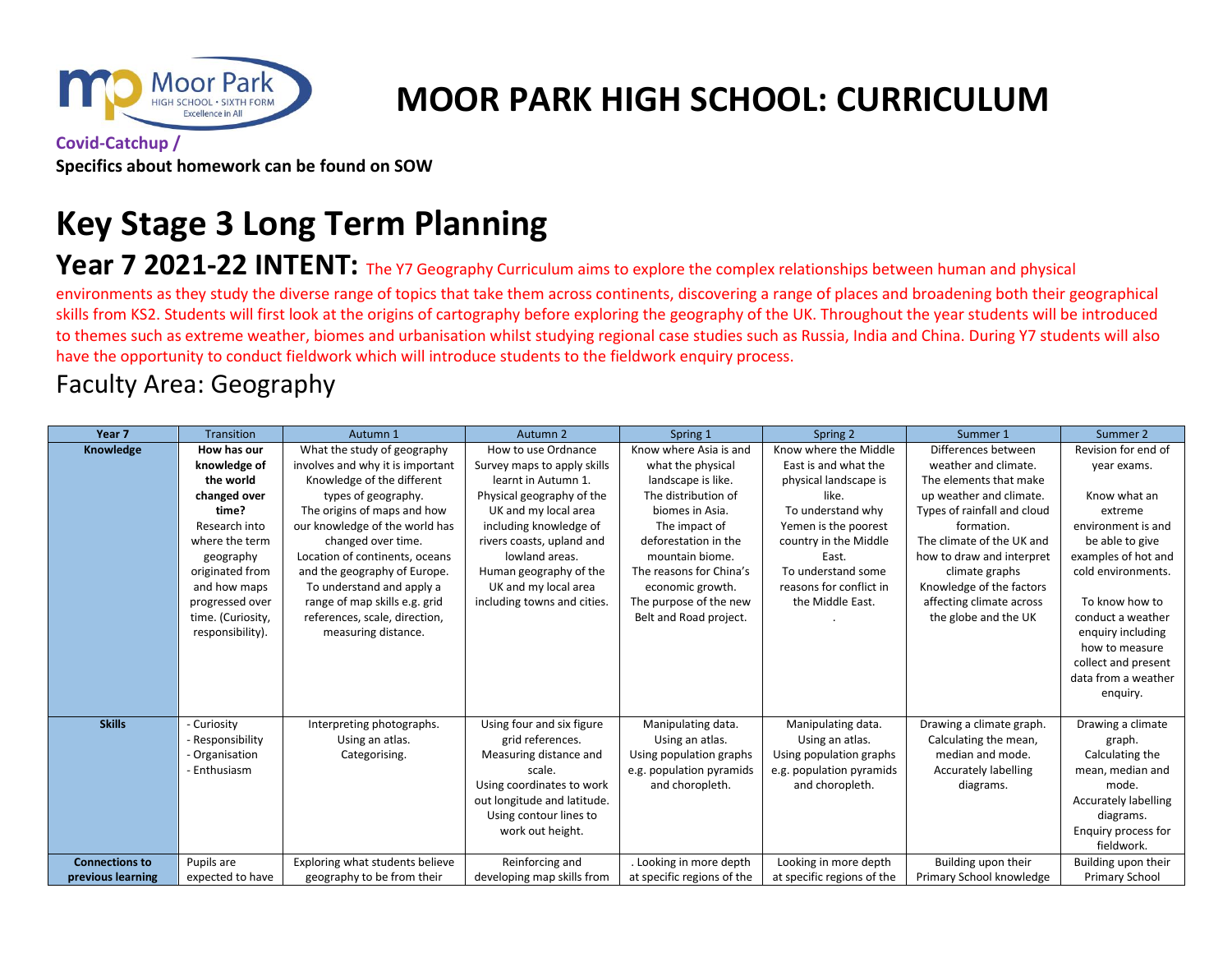

|                            | covered basic     | primary school experience and    | Primary School such as       | world.                   | world                          | of the water cycle.                  | knowledge of                 |
|----------------------------|-------------------|----------------------------------|------------------------------|--------------------------|--------------------------------|--------------------------------------|------------------------------|
|                            | map skills at KS2 | recapping their locational       | four figure grid references. | Building upon their      |                                |                                      | biomes.                      |
|                            |                   | knowledge of Europe using        | Recapping key                | Primary School           |                                |                                      |                              |
|                            |                   | maps from KS2.                   | topographical features of    | knowledge of biomes.     |                                |                                      |                              |
|                            |                   |                                  | the UK covered in KS2. E.g.  |                          |                                |                                      |                              |
|                            |                   |                                  | hills. Mountains, rivers and |                          |                                |                                      |                              |
|                            |                   |                                  | coats.                       |                          |                                |                                      |                              |
| <b>Assessment</b>          | Produce a poster  | Regular knowledge 'Geog Your     | Regular knowledge 'Geog      | Regular knowledge        | Regular knowledge              | Regular knowledge 'Geog              | Regular knowledge            |
|                            | presentation      | Memory' tests linked to the PLC  | Your Memory' tests linked    | 'Geog Your Memory'       | 'Geog Your Memory'             | Your Memory' tests linked            | 'Geog Your Memory'           |
|                            | about how our     |                                  | to the PLC                   | tests linked to the PLC  | tests linked to the PLC        | to the PLC                           | tests linked to the          |
|                            | knowledge of      |                                  |                              |                          |                                |                                      | PLC                          |
|                            | the world has     | Assessment 1: Geography Skills   | Assessment 2: OS Map         | Assessment 3: How has    | Assessment 4: Why is           | Assessment 5: What is                |                              |
|                            | changed over      | & locational knowledge           | Skills assessment.           | Asia been transformed?   | the Middle East an             | weather and climate?                 |                              |
|                            | time.             | assessment                       |                              |                          | important world region?        |                                      | End of year                  |
|                            |                   |                                  |                              |                          |                                |                                      | assessment.                  |
|                            |                   |                                  |                              |                          |                                |                                      |                              |
| <b>Homework</b>            | 1. Keywords       | Keyword quizzes                  | Keyword quizzes              | Keyword guizzes          | Keyword guizzes                | Keyword guizzes                      | Keyword guizzes              |
|                            | Autumn            | Guided reading tasks             | Guided reading tasks         | Guided reading tasks     | Guided reading tasks           | Guided reading tasks                 | Guided reading tasks         |
|                            |                   | Revision tasks based on PLC      | Revision tasks based on      | Revision tasks based on  | Revision tasks based on        | Revision tasks based on              | Revision tasks based         |
|                            |                   | assessment.                      | PLC assessment.              | PLC assessment.          | PLC assessment.                | PLC assessment.                      | on PLC assessment.           |
|                            |                   | Textbook tasks & questions (see  | Textbook tasks &             | Textbook tasks &         | Textbook tasks &               | Textbook tasks &                     | Textbook tasks &             |
|                            |                   | SOW for page numbers).           | questions (see SOW for       | questions (see SOW for   | questions (see SOW for         | questions (see SOW for               | questions (see SOW           |
|                            |                   |                                  | page numbers).               | page numbers).           | page numbers).                 | page numbers).                       | for page numbers).           |
|                            |                   | Guided reading task<br>1.        |                              |                          |                                |                                      |                              |
|                            |                   | 2.<br>Textbook task              | Keywords<br>1.               | Textbook<br>1.           | 1.<br>Keywords                 | 1.<br>Keyword                        | <b>Keywords Summer</b>       |
|                            |                   | chapter 1                        | Autumn                       | task chapter             | Spring                         | Summer                               | End of year exam             |
|                            |                   | Textbook task<br>3.              | 2.<br>Textbook task          | 10                       | 2.<br>Textbook                 | Textbook task -<br>2.                | revision                     |
|                            |                   | chapter 1                        | chapter 1                    | 2.<br>Keywords           | task chapter                   | chapter 4                            | End of year exam             |
|                            |                   | Keywords Autumn<br>4.            | Grid reference<br>3.         | spring                   | 14                             | Textbook task -<br>3.                | revision                     |
|                            |                   | 5.<br>Map Skills booklet         | worksheet                    | 3.<br>Keywords           | 3.<br>Textbook                 | chapter 4                            | End of year exam             |
|                            |                   | 6.<br>Plugging the gaps<br>7.    | Keywords<br>4.               | spring<br>Textbook<br>4. | task chapter                   | 4.<br>Keywords<br>5.                 | revision                     |
|                            |                   | Plugging the gaps-               | Autumn<br>Map Skills         |                          | 14<br>4.                       | Knowledge quiz<br>6.<br>CAP revision | End of year exam<br>revision |
|                            |                   | acting on PLC red<br>topics      | 5.<br>booklet                | task chapter<br>10       | Keywords<br>5.<br>CAP revision | task                                 | End of year exam             |
|                            |                   |                                  | 6.<br>Plugging the           | 5.<br>Plugging the       | task                           | 7.<br>Plugging gaps                  | revision                     |
|                            |                   |                                  | gaps                         | gaps-acting              | 6.<br>Plugging the             |                                      | Plugging the gaps-           |
|                            |                   |                                  | 7.<br>Plugging the           | PLC red                  | gaps-acting                    |                                      | acting on PLC red            |
|                            |                   |                                  | gaps-acting on               | topics                   | on PLC red                     |                                      | topics                       |
|                            |                   |                                  | PLC red topics               | 6.<br>Plugging the       | topics                         |                                      |                              |
|                            |                   |                                  |                              | gaps                     |                                |                                      |                              |
| <b>Cultural enrichment</b> |                   | https://www.nationalgeographi    | https://www.ordnancesur      | https://www.metoffice.   | Planet Earth II BBC            | 'Slumming it' Channel 4              | https://www.bbc.co.          |
| including Trips, Visits,   |                   | c.org/education/what-is-         | vey.co.uk/                   | gov.uk/                  | Frozen Planet BBC              | documentary                          | uk/news/world/mid            |
| <b>Experiences, Extra-</b> |                   | geography/                       |                              |                          |                                |                                      | dle_east                     |
| curricular                 |                   |                                  | The use of digimaps ICT      | Opportunity to conduct   |                                |                                      |                              |
|                            |                   | The use of digimaps ICT          |                              | fieldwork: microclimate  |                                |                                      |                              |
|                            |                   |                                  |                              | site study               |                                |                                      |                              |
| Literacy                   |                   | Opportunities for presentations, | Opportunities for            | Opportunities for        | Opportunities for              | Opportunities for                    | Opportunities for            |
|                            |                   | reading out in class and         | presentations, reading out   | presentations, reading   | presentations, reading         | presentations, reading out           | presentations,               |
|                            |                   | discussion                       | in class and discussion.     | out in class and         | out in class and               | in class and discussion.             | reading out in class         |
|                            |                   | Opportunities for extended       | Opportunities for            | discussion.              | discussion.                    | Opportunities for                    | and discussion.              |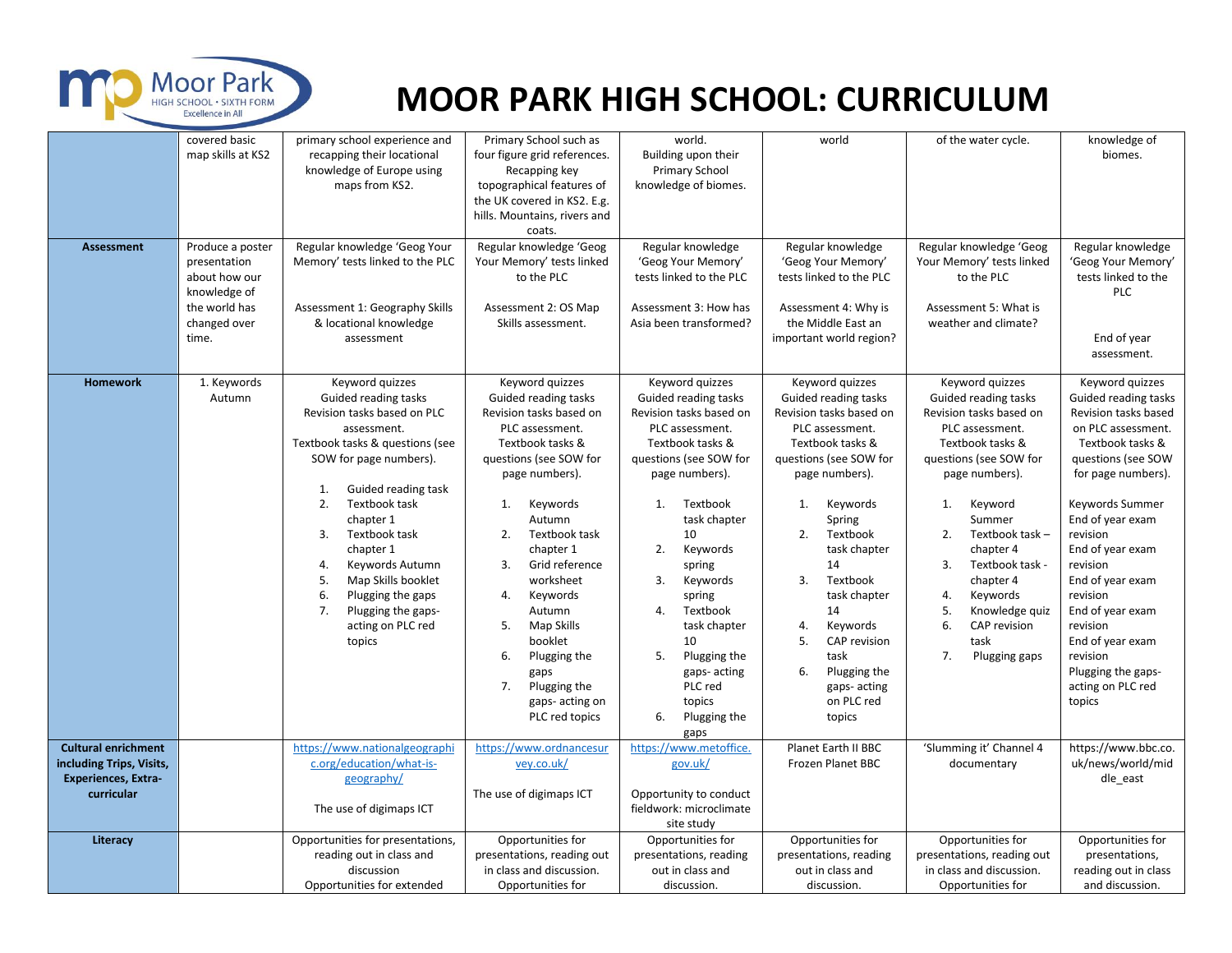

|                 | writing and using subject           | extended writing and using | Opportunities for        | Opportunities for      | extended writing and using | Opportunities for    |
|-----------------|-------------------------------------|----------------------------|--------------------------|------------------------|----------------------------|----------------------|
|                 |                                     |                            |                          |                        |                            |                      |
|                 | specific vocabulary.                | subject specific           | extended writing and     | extended writing and   | subject specific           | extended writing     |
|                 |                                     | vocabulary.                | using subject specific   | using subject specific | vocabulary.                | and using subject    |
|                 |                                     |                            | vocabulary.              | vocabulary.            |                            | specific vocabulary. |
| <b>Numeracy</b> | Using longitude and latitude.       | Using and understanding    | Manipulating data from   | Manipulating data from | Constructing a population  | Drawing a climate    |
|                 | Measuring distance and              | coordinates.               | a climate graph.         | a climate graph.       | pyramid.                   | graph                |
|                 | conversions.                        | Using scale and measuring  | Working out mean,        | Working out mean,      | Creating a living graph.   | Constructing a       |
|                 |                                     | distance. Using contour    | median and mode.         | median and mode.       | Creating a choropleth      | population pyramid.  |
|                 |                                     | lines.                     |                          |                        |                            | Creating a living    |
|                 |                                     |                            |                          |                        | map.                       |                      |
|                 |                                     |                            |                          |                        |                            | graph.               |
|                 |                                     |                            |                          |                        |                            |                      |
| <b>CIAG</b>     | The life of a cartographer:         |                            | Talking about working at | National Careers week  |                            |                      |
|                 | Introducing students to what a      |                            | the MET Office.          | activity: Where can    |                            |                      |
|                 | cartographer is. Create a map of    |                            | Discussing the role of   | Geography take you?    |                            |                      |
|                 | their local area e.g. plotting land |                            | the MET office. Collect  |                        |                            |                      |
|                 | use data and aerial photographs     |                            | their own weather data,  |                        |                            |                      |
|                 |                                     |                            |                          |                        |                            |                      |
|                 |                                     |                            | investigate weather data |                        |                            |                      |
|                 |                                     |                            | and present weather      |                        |                            |                      |
|                 |                                     |                            | data.                    |                        |                            |                      |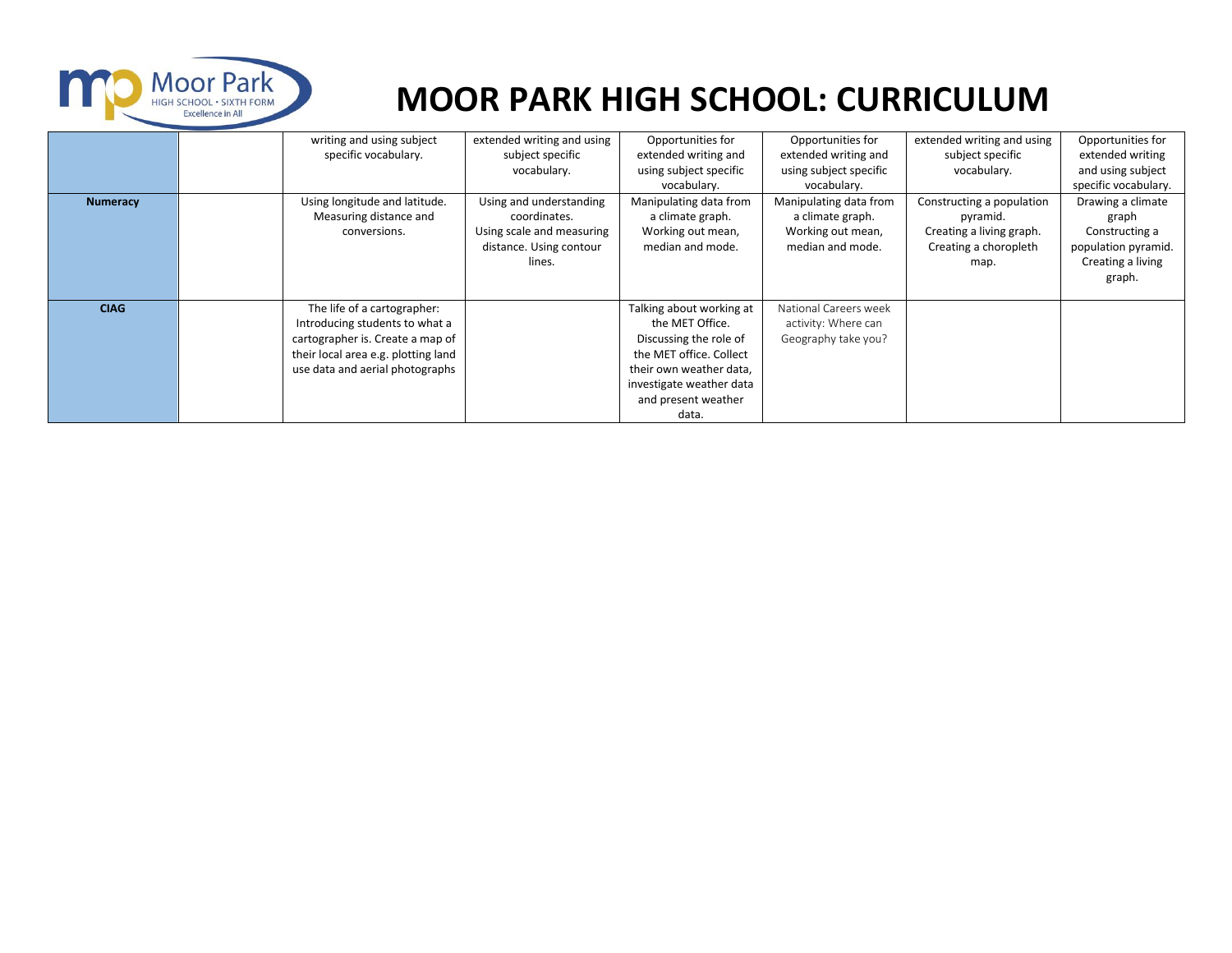

# **Key Stage 3 Long Term Planning**

Year 8 2021-22 INTENT: The Year 8 Geography curriculum aims to further embed learning from Year 7 as well as develop new knowledge and skills. Students will be able to apply many of the concepts they learnt in Y7 to new regional case studies. Students begin with learning how ice has shaped the land and enables them to ask pertinent questions about the future of our planet when discovering the causes and consequences of climate change. Students will evaluate who and where is more vulnerable to the impacts of climate change as they explore different regions such as South Asia and Northern Africa. They will discover what natural hazards are, where they occur and how they affect people and the environment. The final unit is a study of the continent of Africa, exploring its diversity and discovering how it has developed over time and what changes we may see in the future. Students will also explore the relationship between Africa and global superpowers such as China, which draws upon previous learning from Y7.

#### Faculty Area: Geography

| Year <sub>8</sub> | Autumn 1                  | Autumn <sub>2</sub>        | Spring 1                   | Spring 2                  | Summer 1                | Summer 2              |
|-------------------|---------------------------|----------------------------|----------------------------|---------------------------|-------------------------|-----------------------|
| Knowledge         | Where ice is found in the | To know what climate       | To define a natural        | To know how               | Know where Africa is    | Revision for end of   |
|                   | world and the different   | change is.                 | hazard and be able to      | earthquakes, occur.       | and what the physical   | year exams            |
|                   | types of glacier.         | The evidence for climate   | distinguish between a      | To understand how         | landscape is like.      |                       |
|                   | Glacial and interglacial  | change.                    | natural hazard and a       | earthquakes are           | The effects of          | To understand the     |
|                   | cycles over time.         | To understand the natural  | natural event.             |                           | European colonialism    | scale of urbanisation |
|                   | Formation and movement    | and human causes of        | To know the factors that   | Comparison of two         | in Africa.              | in Africa             |
|                   | of glaciers.              | climate change.            | affect hazard risk.        | <b>Volcanic eruptions</b> | To understand the       | To understand         |
|                   | Glacial erosion,          | To know the potential      | The theory and evidence    | including causes,         | factors that have       | trading links         |
|                   | transportation and        | consequences of climate    | for continental drift.     | effects and responses.    | influenced Africa's     | between Africa and    |
|                   | deposition.               | change for the wider world | Describe and explain the   | Why people continue       | development.            | China.                |
|                   | Formation of glacial      | and the UK.                | distribution of            | to live in areas at risk  | To understand the       |                       |
|                   | landforms. From erosion   | Knowledge about            | earthquakes and            | of tectonic hazards.      | pattern of climate and  |                       |
|                   | and deposition.           | international agreements   | volcanoes.                 | To understand how         | biomes in Africa.       |                       |
|                   | How glaciation has        | to tackle climate change.  | To be able to identify the | tectonic hazards can      | distribution of Africa. |                       |
|                   | affected the UK in the    |                            | layers of the earth.       | be managed.               | To identify the causes  |                       |
|                   | past.                     | To know how to conduct     |                            | The link between          | and consequences of     |                       |
|                   | area.                     | an environmental quality   |                            | development of a          | desertification in the  |                       |
|                   | glaciologists.            | enguiry including          |                            | country and the           | Sahel.                  |                       |
|                   |                           | how to measure collect     |                            | management of             |                         |                       |
|                   |                           | and present data from the  |                            | hazard risk.              |                         |                       |
|                   |                           | enguiry.                   |                            |                           |                         |                       |
|                   |                           |                            |                            |                           |                         |                       |
|                   |                           |                            |                            |                           |                         |                       |
|                   |                           |                            |                            |                           |                         |                       |
| <b>Skills</b>     | Using an atlas.           | Using OS maps.             | Using an atlas.            | Comparing data.           | Using an atlas.         | Using an atlas.       |
|                   | Analysing aerial          | Analysing and annotating   | Plotting coordinates.      | Analysing                 | Analysing               | Analysing             |
|                   | photographs.              | photographs.               | Describing and             | development               | development             | development           |
|                   | OS maps                   | Labelling diagrams         | annotating photographs.    | indicators.               | indicators.             | indicators.           |
|                   | Interpreting line graphs. |                            | Labelling diagrams         | Interpreting graphs       | Using located           | Using located         |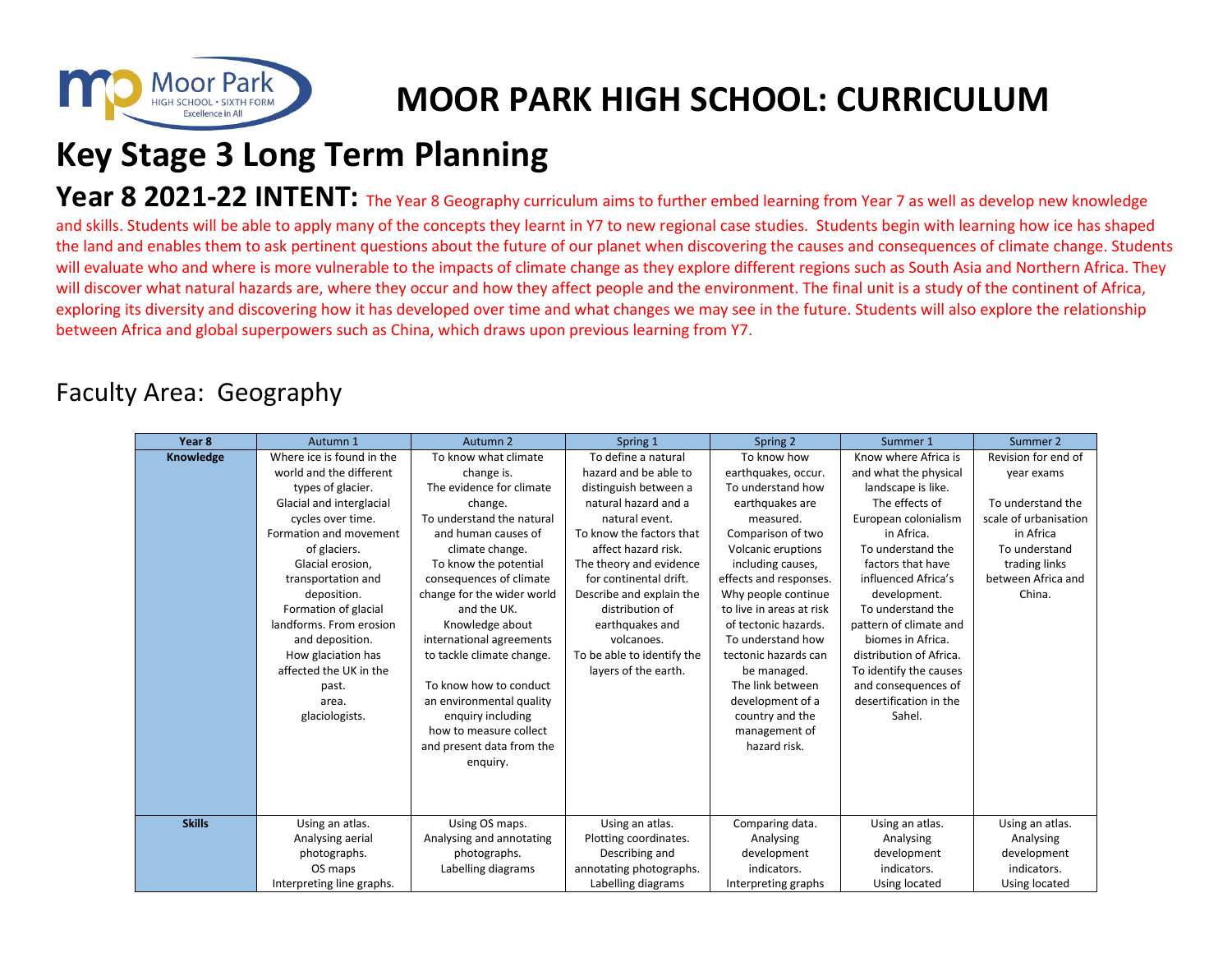

|                                            |                                                                                                                                                                                                                                                                                                              |                                                                                                                                                                                   |                                                                                                                                                                                          |                                                                                                                                                                     | proportional pie<br>charts.                                                                                                                           | proportional pie<br>charts.                                                                                                                                         |
|--------------------------------------------|--------------------------------------------------------------------------------------------------------------------------------------------------------------------------------------------------------------------------------------------------------------------------------------------------------------|-----------------------------------------------------------------------------------------------------------------------------------------------------------------------------------|------------------------------------------------------------------------------------------------------------------------------------------------------------------------------------------|---------------------------------------------------------------------------------------------------------------------------------------------------------------------|-------------------------------------------------------------------------------------------------------------------------------------------------------|---------------------------------------------------------------------------------------------------------------------------------------------------------------------|
|                                            |                                                                                                                                                                                                                                                                                                              |                                                                                                                                                                                   |                                                                                                                                                                                          |                                                                                                                                                                     |                                                                                                                                                       |                                                                                                                                                                     |
| <b>Connections to</b><br>previous learning | This unit moves from<br>looking at weather in year<br>7 to the processes in these<br>cold environments. This<br>also builds upon their work<br>on the British landscape.<br>In KS2 students may have<br>looked at the UK, Europe,<br>North and South America<br>which may have included a<br>glaciated area. | Students use their<br>knowledge from Y7 about<br>the physical geography of<br>the UK to help support<br>their understanding of the<br>consequences of climate<br>change in the UK | Re-visiting the basics of<br>plate tectonics,<br>earthquakes and<br>volcanoes that were<br>studied at KS2.                                                                               | Re-visiting the basics<br>of plate tectonics,<br>earthquakes and<br>volcanoes that were<br>studied at KS2.<br>It also links to the<br>map skills unit in year<br>7. | Applying the same<br>skills, concepts and a<br>similar route of<br>enquiry to the<br>Introducing Asia unit<br>in year 7.                              | Applying the same<br>skills and a similar<br>route of enquiry to<br>the Introducing Asia<br>unit in year 7.                                                         |
| <b>Assessment</b>                          | Regular knowledge 'Geog<br>Your Memory' tests linked<br>to the PLC                                                                                                                                                                                                                                           | Regular knowledge 'Geog<br>Your Memory' tests linked<br>to the PLC                                                                                                                | Regular knowledge<br>'Geog Your Memory'<br>tests linked to the PLC                                                                                                                       | Regular knowledge<br>'Geog Your Memory'<br>tests linked to the PLC                                                                                                  | Regular knowledge<br>'Geog Your Memory'<br>tests linked to the PLC                                                                                    | Regular knowledge<br>'Geog Your Memory'<br>tests linked to the<br><b>PLC</b>                                                                                        |
|                                            | Assessment 1: How do<br>glaciers change the<br>landscape?                                                                                                                                                                                                                                                    | Assessment 2 What are<br>the consequences of<br>climate change for our<br>planet?                                                                                                 | Assessment 3: What<br>physical processes occur<br>at the different types of<br>plate boundary and what<br>is the relationship<br>between earthquakes,<br>volcanoes and plate<br>margins? | Assessment 4:<br>Volcanic eruptions are<br>more devastating in<br>low-income countries<br>than high-income<br>countries. Do you<br>agree?                           | Assessment 5: Africa is<br>a continent facing<br>huge challenges. How<br>far do you agree?                                                            | End of year<br>assessment.                                                                                                                                          |
| <b>Homework</b>                            | Keyword quizzes<br>Guided reading tasks<br>Revision tasks based on<br>PLC assessment.<br>Textbook tasks &<br>questions (see SOW for<br>page numbers).                                                                                                                                                        | Keyword quizzes<br>Guided reading tasks<br>Revision tasks based on<br>PLC assessment.<br>Textbook tasks &<br>questions (see SOW for<br>page numbers).                             | Keyword quizzes<br>Guided reading tasks<br>Revision tasks based on<br>PLC assessment.<br>Textbook tasks &<br>questions (see SOW for<br>page numbers).                                    | Keyword quizzes<br>Guided reading tasks<br>Revision tasks based<br>on PLC assessment.<br>Textbook tasks &<br>questions (see SOW<br>for page numbers).               | Keyword quizzes<br>Guided reading tasks<br>Revision tasks based<br>on PLC assessment.<br>Textbook tasks &<br>questions (see SOW<br>for page numbers). | Keyword quizzes<br>Guided reading tasks<br>Revision tasks based<br>on PLC assessment.<br>Textbook tasks &<br>questions (see SOW<br>for page numbers).               |
|                                            | Keywords<br>1.<br>Autumn<br>2.<br>Textbook task<br>chapter 13<br>Textbook task<br>3.<br>chapter 13<br>Keywords<br>4.<br>Autumn<br>5.<br>Textbook<br>chapter 13                                                                                                                                               | Keywords<br>1.<br>Autumn<br>2.<br>Textbook task<br>chapter 15<br>Textbook<br>3.<br>chapter 15<br>Keywords<br>4.<br>Autumn<br>5.<br>Textbook task<br>chapter 15                    | Textbook task<br>1.<br>chapter 11<br>2.<br>Keywords<br>spring<br>3.<br>Keywords<br>spring<br>Textbook task<br>4.<br>chapter 11<br>5.<br>Plugging the<br>gaps-acting                      | 1.<br>Keywords<br>Spring<br>2.<br>Textbook<br>task<br>chapter 11<br>3.<br>Textbook<br>task<br>chapter 11<br>4.<br>Keywords<br>5.<br>CAP                             | Keyword<br>1.<br>Summer<br>2.<br>Textbook<br>$task -$<br>chapter 12<br>Textbook<br>3.<br>task-<br>chapter 12<br>Keywords<br>4.<br>5.<br>Knowledge     | Keywords Summer<br>End of year exam<br>revision<br>End of year exam<br>revision<br>End of year exam<br>revision<br>End of year exam<br>revision<br>End of year exam |
|                                            | 6.<br><b>CAP Revision</b><br>task<br>7.<br>Plugging the<br>gaps-acting on                                                                                                                                                                                                                                    | <b>CAP Revision</b><br>6.<br>task<br>7.<br>Plugging the<br>gaps-acting on                                                                                                         | PLC red topics<br>6.<br>Plugging the<br>gaps                                                                                                                                             | revision<br>task<br>6.<br>Plugging<br>the gaps-                                                                                                                     | quiz<br>6.<br>CAP<br>revision<br>task                                                                                                                 | revision<br>Plugging the gaps-<br>acting on PLC red<br>topics                                                                                                       |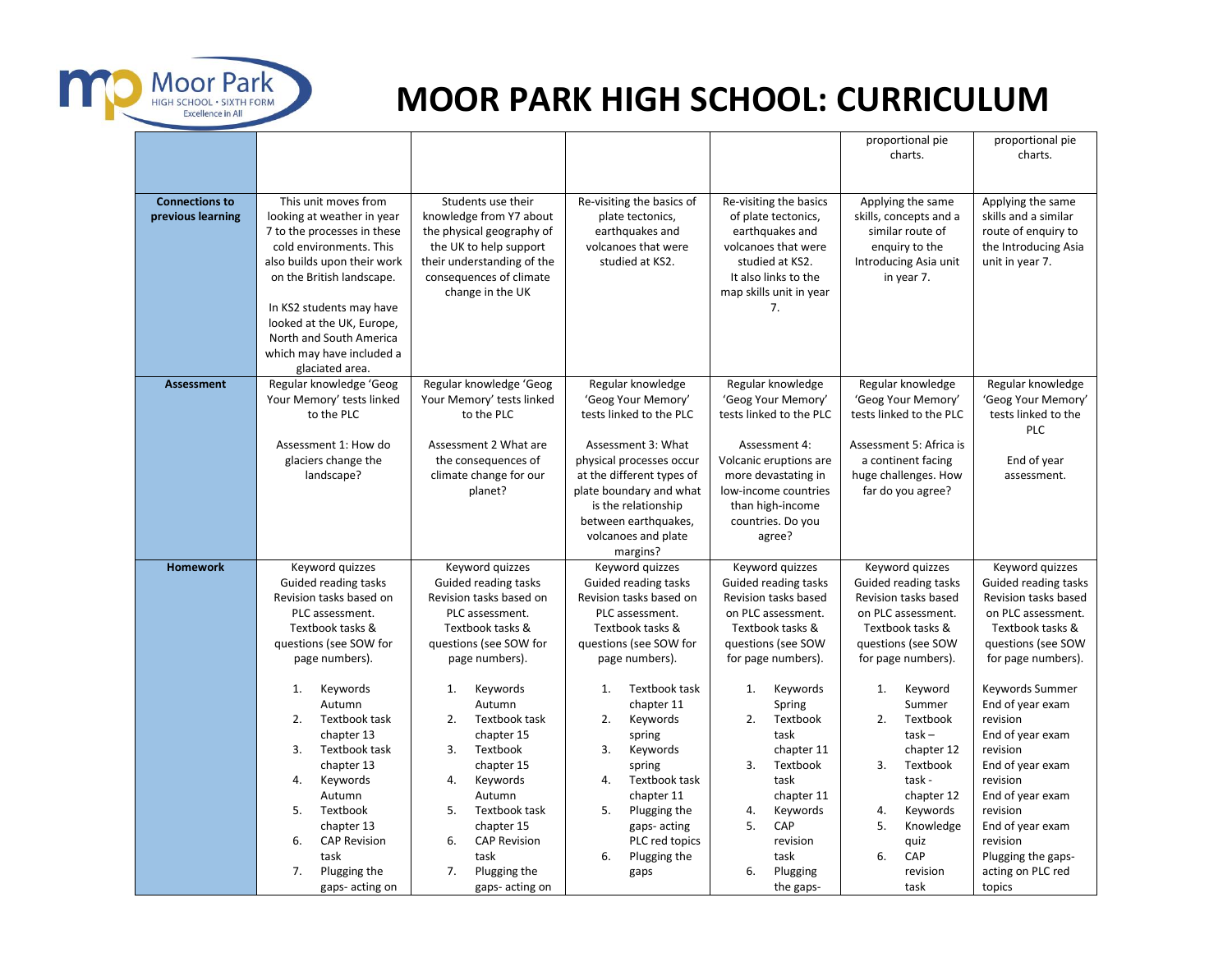

|                             | PLC red topics                     | PLC red topics              |                             | acting on                                 | 7.<br>Plugging                |                         |
|-----------------------------|------------------------------------|-----------------------------|-----------------------------|-------------------------------------------|-------------------------------|-------------------------|
|                             |                                    |                             |                             | PLC red                                   | gaps                          |                         |
|                             |                                    |                             |                             | topics                                    |                               |                         |
| <b>Cultural enrichment</b>  | Earth: Power of the Planet         | The Truth about Climate     | <b>BBC</b> news             | <b>BBC</b> news                           | <b>BBC Documentary:</b>       | <b>BBC Documentary:</b> |
| including Trips,            | $($ Ice $)$                        | change                      |                             |                                           | Africa                        | Africa                  |
| <b>Visits, Experiences,</b> |                                    |                             | <b>US Geological Survey</b> | Wider World articles                      |                               |                         |
| Extra-curricular            | <b>Frozen Planet</b>               | Climate Change: The Facts   | website                     |                                           | <b>BBC</b> news/Africa        | <b>BBC</b> news/Africa  |
|                             |                                    | (BBC)                       |                             | Use of GIS to explore                     |                               |                         |
|                             | The Nature of Britain              |                             | Use of GIS to explore       | plate boundaries and                      | Gapminder wesbite &           | Gapminder wesbite       |
|                             | (DVD)                              |                             | plate boundaries and        | earthquake data.                          | Dollar street                 | & Dollar street         |
|                             |                                    |                             | earthquake data.            |                                           |                               |                         |
| Literacy                    | <b>Extract from Origins (book)</b> | Opportunities for debate    | Descriptive writing based   | <b>Extended writing</b>                   | <b>Extract from Prisoners</b> | Opportunities for       |
|                             | to explore ice ages and            | regarding the future of the | upon hazard images.         | based upon a                              | of Geography (Book)           | reading out in class,   |
|                             | interglacials                      | planet.                     |                             | decision-making task.                     | included in SOW               | discussion and giving   |
|                             |                                    |                             |                             |                                           |                               | verbal feedback.        |
|                             | Opportunities for reading          |                             |                             | Opportunities for                         | <b>Extended writing</b>       |                         |
|                             | out in class, discussion and       |                             |                             | reading out in class,                     | based upon a decision-        |                         |
|                             | giving verbal feedback.            |                             |                             | discussion and giving<br>verbal feedback. | making task.                  |                         |
|                             | Interpreting geological            | Interpreting climate        | Using coordinates to plot   | Handling hazard data.                     | Analysing                     | Interpreting and        |
| <b>Numeracy</b>             | temperature graphs.                | change data - line graphs.  | earthquakes and             | Using the Richter                         | development data.             | constructing            |
|                             | Interpreting contour lines         |                             | volcanoes.                  | scale and Mercalli                        | Interpreting climate          | population              |
|                             | and measuring height               |                             | Handling hazard data.       | scale.                                    | graphs.                       | pyramids.               |
|                             |                                    |                             | Using the Richter scale     |                                           |                               | Interpreting bar        |
|                             |                                    |                             | and Mercalli scale.         |                                           |                               | charts and stacked      |
|                             |                                    |                             |                             |                                           |                               | bar charts.             |
| <b>CIAG</b>                 |                                    | Introducing the class to    | An awareness of jobs in     | National Careers week                     |                               |                         |
|                             |                                    | the importance of           | the field of tectonics e.g. | activity: Where can                       |                               |                         |
|                             |                                    | scientific research - STEM  | volcanologist,              | Geography take you?                       |                               |                         |
|                             |                                    | links. Explore careers      | seismologist etc.           |                                           |                               |                         |
|                             |                                    | associated with climate     |                             |                                           |                               |                         |
|                             |                                    | change.                     |                             |                                           |                               |                         |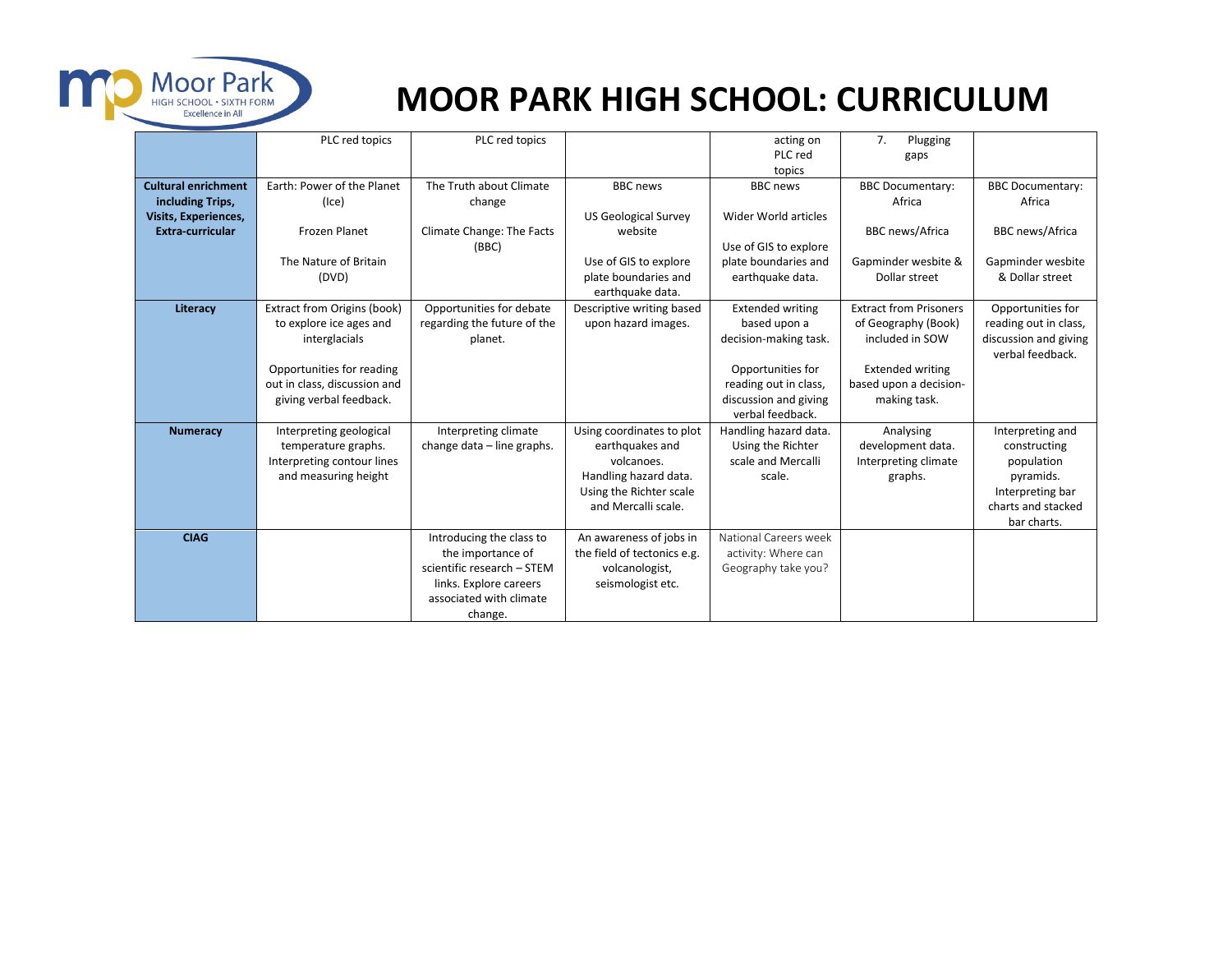

# **Key Stage 3 Long Term Planning**

Year 9 2021-22 INTENT: The Year 9 Geography curriculum aims to further embed learning from Year 7 and Year 8 as well as develop new knowledge and skills. The curriculum allows students to explore the theme of sustainability by studying different environments from tropical rainforests to urban areas. Students will learn what sustainability is, consider whether we can ever exploit the natural world in sustainable way and linking this back to their own geography about how we can make cities more sustainable. The range of topics covered in year 9 allows students to build on their learning about development exploring case studies in the United Kingdom (UK), higher income countries (HICs), newly emerging economies (NEEs) and lower income countries (LICs). Topics of study include the living world, physical landscapes of the UK and urban issues and challenges, including sustainable solutions. Students are encouraged to understand their role in society, by considering different viewpoints, values and attitudes.

#### Faculty Area: Geography

| Year 9    | Autumn 1                     | Autumn 2                  | Spring 1                 | Spring 2                | Summer 1             | Summer 2               |
|-----------|------------------------------|---------------------------|--------------------------|-------------------------|----------------------|------------------------|
| Knowledge | Ecosystems                   | Ecosystems                | Urbanisation             | Urbanisation            | Due to the impact of | Rivers                 |
|           |                              |                           |                          |                         | Covid-19 current Y9  |                        |
|           | To understand that           | To understand that        | What urbanisation is     | To understand how life  | students will have   | To study an example    |
|           | ecosystems exist at a range  | deserts have distinctive  | and how it varies        | in urban areas can be   | missed large         | of a river valley in   |
|           | of scales and involve the    | environmental             | around the world.        | improved                | sections of the      | the UK to identify its |
|           | interaction between biotic   | Characteristics.          | The causes of growth     | Urban change in cities  | river's topic. This  | major landforms of     |
|           | and abiotic components.      | The economic              | in cities. How urban     | in the UK leads to a    | will need to be      | erosion and            |
|           | To know that tropical        | opportunities and         | growth creates           | variety of social,      | finished at the      | deposition.            |
|           | rainforests have distinctive | challenges in deserts. To | opportunities and        | economic and            | beginning of Y10.    | Know how physical      |
|           | environmental                | know the causes of        | challenges for cities in | environmental           | <b>Rivers</b>        | and human factors      |
|           | characteristics.             | desertification and the   | LICs and NEEs.           | opportunities and       |                      | increase the flood     |
|           | The causes of deforestation. | solutions available.      |                          | challenges.             | To understand that   | risk – precipitation,  |
|           | Deforestation creates a      |                           |                          | How urban               | the UK's relief      | geology, relief and    |
|           | number of issues and these   |                           |                          | sustainability requires | covers a range of    | land use.              |
|           | need to be managed           |                           |                          | management of           | diverse landscapes.  | The different          |
|           | sustainably.                 |                           |                          | resources and           | The shape of river   | management             |
|           |                              |                           |                          | transport.              | valleys changes as   | strategies used to     |
|           |                              |                           |                          |                         | rivers flow          | protect river          |
|           |                              |                           |                          |                         | downstream.          | landscapes from the    |
|           |                              |                           |                          |                         | Distinctive fluvial  | effects of flooding.   |
|           |                              |                           |                          |                         | landforms result     |                        |
|           |                              |                           |                          |                         | from different       |                        |
|           |                              |                           |                          |                         | physical processes.  |                        |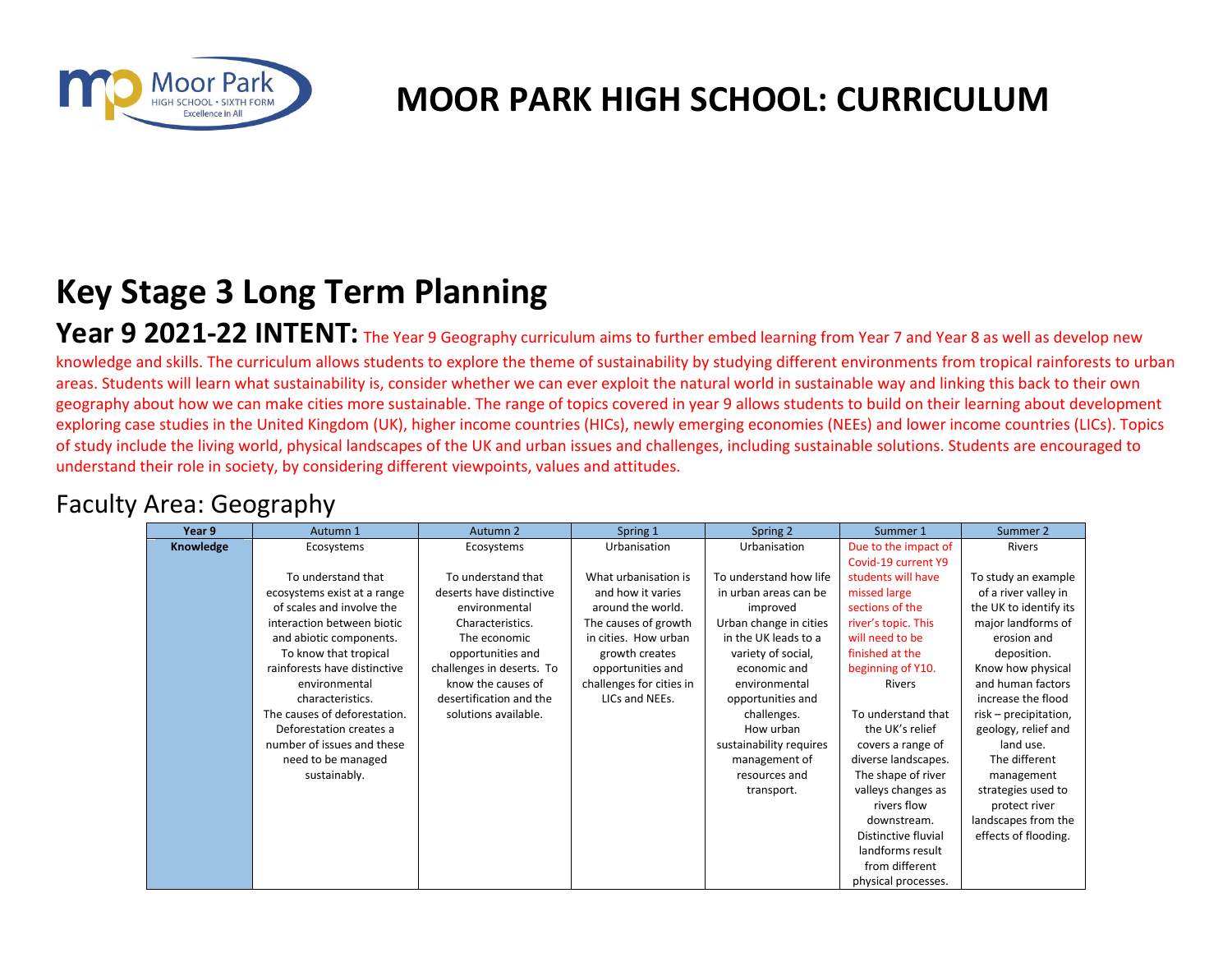

| <b>Skills</b>                                 | Explaining interactions.<br>Explaining distributions/                                                                                                                                                                                             | Explaining. Drawing                                                                                                                                                                                                                                   | Drawing and<br>describing divided line                                                                                                                                                                                              | Using maps.                                                                                                                                                                                                                          | To understand the<br>characteristics and<br>formation of river<br>landforms resulting<br>from erosion and<br>deposition.<br>Writing sequenced<br>explanations. Using                                                                                                                                         | Interpreting and<br>annotating photos                                                                                                                                                                                                                             |
|-----------------------------------------------|---------------------------------------------------------------------------------------------------------------------------------------------------------------------------------------------------------------------------------------------------|-------------------------------------------------------------------------------------------------------------------------------------------------------------------------------------------------------------------------------------------------------|-------------------------------------------------------------------------------------------------------------------------------------------------------------------------------------------------------------------------------------|--------------------------------------------------------------------------------------------------------------------------------------------------------------------------------------------------------------------------------------|--------------------------------------------------------------------------------------------------------------------------------------------------------------------------------------------------------------------------------------------------------------------------------------------------------------|-------------------------------------------------------------------------------------------------------------------------------------------------------------------------------------------------------------------------------------------------------------------|
|                                               | patterns. Drawing and<br>describing climate graphs.<br>Labelling diagrams<br>Using Venn diagrams                                                                                                                                                  | graphs. Describing<br>Describing location.<br>Using video for<br>information.<br>Evaluating. Using flow<br>charts. Venn diagrams.<br>Concept maps.                                                                                                    | graphs. Map<br>interpretation.<br>Describing and<br>explaining<br>consequences of<br>urbanisation. Using<br>visual tools.<br>Calculating natural<br>increase. Mapping.<br>Classifying data.                                         | Interpreting and<br>drawing choropleth<br>maps. Interpreting<br>composite graphs.<br>Gathering information.<br>Producing promotional<br>leaflets.<br>Reading bar and line<br>graphs. Classifying.<br>Interpreting maps.<br>Debating. | diagrams to explain.<br>Interpreting photos<br>and maps.<br>Producing sketch<br>maps. Interpreting<br>cross sections<br>Interpreting and<br>annotating photos<br>and maps<br>interpreting graphs                                                                                                             | and maps.<br>Interpreting graphs,<br>plotting hydrographs<br>Classifying impacts.                                                                                                                                                                                 |
| <b>Connections to</b><br>previous<br>learning | Links to Y7 work on<br>differences between<br>weather and climate. Types<br>of rainfall and cloud<br>formation.<br>How to draw and interpret a<br>climate graph.<br>Links to Y8 work on the<br>pattern of climatic zones and<br>biomes in Africa. | Links to Y8 work on<br>extreme environments<br>e.g. Danakil depression<br>Ethiopia.<br>Links to work in Y8 when<br>students have considered<br>the future of the Sahel and<br>should therefore be<br>familiar with the concept<br>of desertification. | Previous work studied<br>on Asian economic<br>expansion and<br>urbanisation in Y7.<br>Links to African<br>population structure,<br>process of<br>urbanisation and its<br>effects on people and<br>the environment<br>studied in Y8. | Previous work studied<br>on Asian and African<br>expansion and<br>urbanisation. Using<br>population graphs,<br>population pyramids<br>and choropleth maps<br>used in Y7 Asia<br>scheme.                                              | Re-visiting map<br>skills, cloud<br>formation and<br>rainfall from Y7.<br>Linking work done<br>on Middle East (Y7)<br>and Africa (Y8) with<br>physical landscapes.<br>Students will be<br>able to apply glacial<br>physical processes<br>(erosion,<br>transportation and<br>deposition) to a new<br>context. | Students will be able<br>to apply knowledge<br>from glacial valleys<br>to river valleys<br>Describing and<br>annotating<br>photographs How<br>humans affect<br>environments is<br>studied during<br>glaciation topic<br>which can be applied<br>to a new context. |
| <b>Assessment</b>                             | Regular knowledge 'Geog<br>Your Memory' tests linked to<br>the PLC                                                                                                                                                                                | Regular knowledge 'Geog<br>Your Memory' tests linked<br>to the PLC<br>Assessment 2: Are there                                                                                                                                                         | Regular knowledge<br>'Geog Your Memory'<br>tests linked to the PLC<br>Assessment 3: Do the                                                                                                                                          | Regular knowledge<br>'Geog Your Memory'<br>tests linked to the PLC                                                                                                                                                                   | Regular knowledge<br>'Geog Your<br>Memory' tests<br>linked to the PLC                                                                                                                                                                                                                                        | Regular knowledge<br>'Geog Your Memory'<br>tests linked to the<br><b>PLC</b>                                                                                                                                                                                      |
|                                               | Assessment 1: How does life<br>survive in the tropical<br>rainforest biome?                                                                                                                                                                       | more opportunities or<br>challenges in hot desert<br>environments?<br>Opportunity for decision<br>making exercise on TRF.                                                                                                                             | challenges in urban<br>areas outweigh the<br>opportunities?                                                                                                                                                                         | Assessment 4: Can<br>urban areas ever be<br>sustainable?                                                                                                                                                                             | Assessment 5: How<br>do rivers shape the<br>land?                                                                                                                                                                                                                                                            | End of year<br>assessment.                                                                                                                                                                                                                                        |
| <b>Homework</b>                               | Keyword guizzes                                                                                                                                                                                                                                   | Keyword guizzes                                                                                                                                                                                                                                       | Keyword guizzes                                                                                                                                                                                                                     | Keyword guizzes                                                                                                                                                                                                                      | Keyword guizzes                                                                                                                                                                                                                                                                                              | Keyword guizzes                                                                                                                                                                                                                                                   |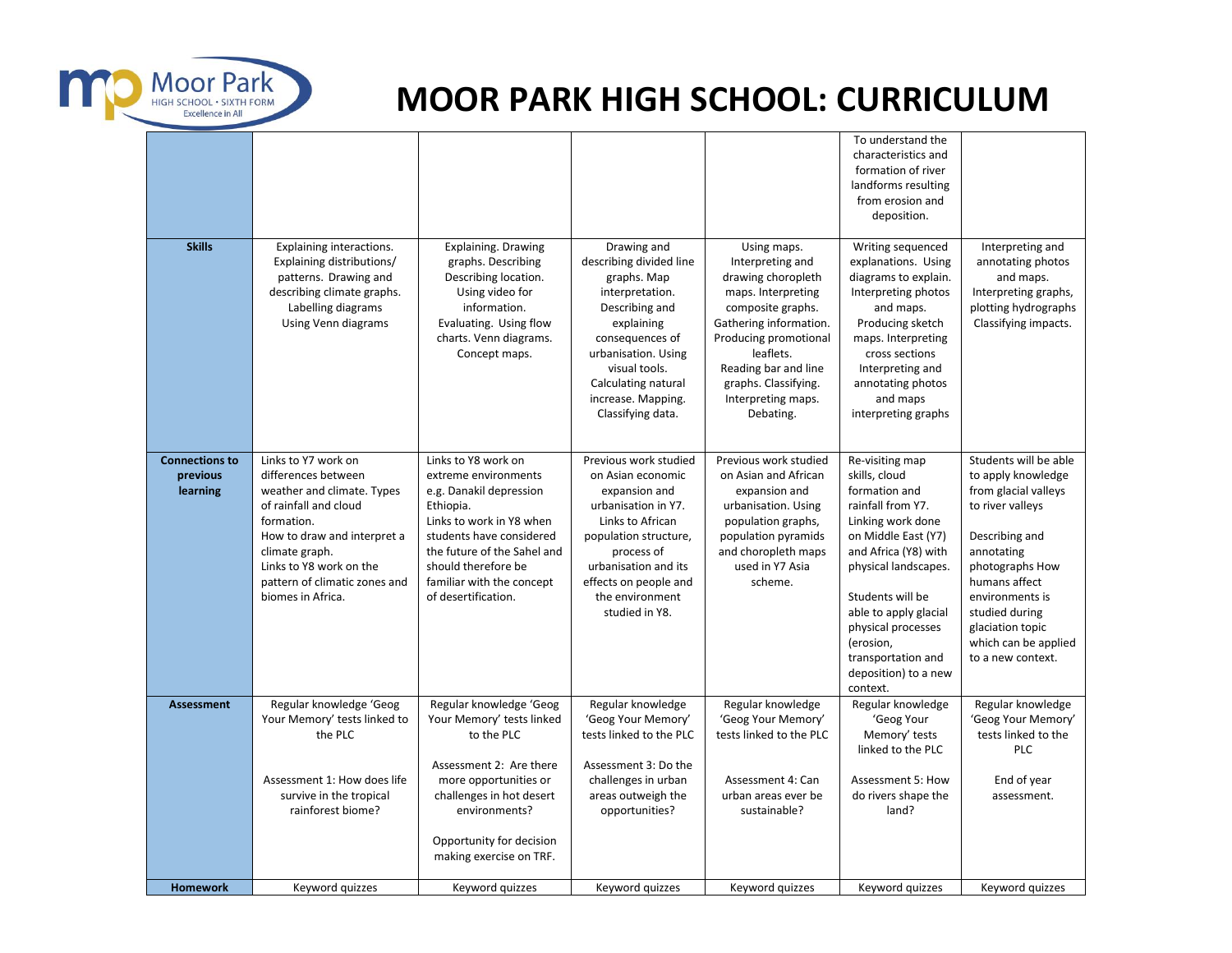

|                     | Guided reading tasks                                    | Guided reading tasks            | Guided reading tasks                       | Guided reading tasks                      | <b>Guided reading</b>               | Guided reading tasks                |
|---------------------|---------------------------------------------------------|---------------------------------|--------------------------------------------|-------------------------------------------|-------------------------------------|-------------------------------------|
|                     | Revision tasks based on PLC                             | Revision tasks based on         | Revision tasks based                       | Revision tasks based                      | tasks                               | Revision tasks based                |
|                     | assessment.                                             | PLC assessment.                 | on PLC assessment.                         | on PLC assessment.                        | Revision tasks based                | on PLC assessment.                  |
|                     | Textbook tasks & questions                              | Textbook tasks &                | Textbook tasks &                           | Textbook tasks &                          | on PLC assessment.                  | Textbook tasks &                    |
|                     | (see SOW for page numbers).                             | questions (see SOW for          | questions (see SOW                         | questions (see SOW                        | Textbook tasks &                    | questions (see SOW                  |
|                     |                                                         | page numbers).                  | for page numbers).                         | for page numbers).                        | questions (see SOW                  | for page numbers).                  |
|                     | Keywords<br>1.                                          |                                 |                                            |                                           | for page numbers).                  |                                     |
|                     | Autumn                                                  | Keywords<br>1.                  | Keywords<br>1.                             | Keywords<br>1.                            | 1.<br>Keyword                       | Keywords Summer                     |
|                     | Worksheet<br>2.                                         | Autumn                          | Spring                                     | Spring                                    | Summer                              | End of year exam                    |
|                     | 3.<br>Textbook task-                                    | Revision sheet<br>2.            | Revision<br>2.                             | 2.<br>Revision                            | Textbook<br>2.                      | revision                            |
|                     | chapter 8                                               | hot deserts                     | sheet-rates                                | sheet-                                    | $task -$                            | End of year exam                    |
|                     | Textbook chapter<br>4.                                  | Keyword flash<br>3.             | of                                         | urbanisatio                               | chapter 2                           | revision                            |
|                     | 8                                                       | cards                           | urbanisatio                                | n in                                      | Textbook<br>3.                      | End of year exam                    |
|                     | 5.<br><b>CAP Revision task</b>                          | Knowledge quiz<br>4.            | n                                          | Mumbai                                    | task-                               | revision                            |
|                     | 6.<br>Keywords                                          | 5.<br><b>CAP Revision</b>       | 3.<br>Keyword                              | 3.<br>Practice                            | chapter 2                           | End of year exam                    |
|                     | Autumn                                                  | task                            | flash cards                                | question on                               | 4.<br>Revision                      | revision                            |
|                     | 7.<br>Plugging the gaps-                                | 6.<br>Keywords                  | Knowledge<br>4.                            | UK                                        | sheet                               | End of year exam                    |
|                     | acting on PLC red                                       | Autumn                          | quiz                                       | 4.<br>Keywords                            | rivers                              | revision                            |
|                     | topics                                                  | 7.<br>Plugging the              | 5.<br>CAP                                  | spring                                    | 5.<br>Knowled                       | Plugging the gaps-                  |
|                     |                                                         | gaps-acting on                  | Revision                                   | 5.<br>CAP                                 | ge quiz                             | acting on PLC red                   |
|                     |                                                         | PLC red topics                  | task                                       | revision                                  | CAP<br>6.                           | topics                              |
|                     |                                                         |                                 | 6.<br>Keywords                             | task                                      | revision                            |                                     |
|                     |                                                         |                                 |                                            | 6.<br>Plugging                            | task                                |                                     |
|                     |                                                         |                                 |                                            | the gaps-                                 | 7.<br>Plugging                      |                                     |
|                     |                                                         |                                 |                                            | acting on                                 | gaps                                |                                     |
|                     |                                                         |                                 |                                            | PLC red                                   |                                     |                                     |
|                     |                                                         |                                 |                                            | topics                                    |                                     |                                     |
| <b>Cultural</b>     | <b>BBC Planet Earth</b>                                 | <b>BBC Planet Earth</b>         | Link to urban                              | Link to urban fieldwork                   | <b>.BBC Coast clips</b>             | <b>BBC Coast clips and</b>          |
| enrichment          | BBC classroom clips on                                  | YouTube classroom clips         | fieldwork study in                         | study in Preston during                   |                                     | case study YouTube                  |
| including Trips,    | deforestation                                           | on desertification.             | Preston during Y10.                        | Y10. London Olympic                       | Digimaps ICT                        | clips - River Tees                  |
| Visits,             |                                                         |                                 | YouTube                                    | clips on YouTube and                      |                                     | and Morpeth                         |
| <b>Experiences,</b> |                                                         |                                 | documentarties on                          | BBC.                                      |                                     |                                     |
| Extra-curricular    |                                                         |                                 | Mumbai and Dharavi.                        |                                           |                                     | Digimaps ICT                        |
|                     |                                                         |                                 |                                            |                                           |                                     |                                     |
| Literacy            | Evaluating, analysing                                   | Reading of case studies to      | Describing and                             | Description of                            | Written definitions                 | Explanation of how                  |
|                     | information and what can be                             | identify development            | explaining patterns on                     | population densities                      | of erosion and                      | river basins cause                  |
|                     | inferred. Drawing                                       | opportunities and               | graphs. Evaluation of                      | across the UK. Graph                      | transportation                      | flooding. A                         |
|                     | conclusions and presenting<br>either in written form or | challenges. Debate in<br>class. | Mumbai, nationally<br>and internationally. | interpretation. Note-<br>taking on London | types. Written<br>paragraphs on key | completed chart of<br>hard and soft |
|                     | verbally. Debates on tropical                           |                                 | Case study completion                      | opportunities.                            | processes of river                  | engineering options.                |
|                     | rainforest destruction.                                 |                                 | and note-taking.                           | Promotional brochure                      | formation. A flow                   | Ability to offer                    |
|                     |                                                         |                                 | Discussion during                          | completion. Discussion                    | chart explaining the                | opinions on the                     |
|                     |                                                         |                                 |                                            |                                           |                                     |                                     |
|                     |                                                         |                                 |                                            |                                           |                                     |                                     |
|                     |                                                         |                                 | linking of concepts for                    | of London diamond                         | creation of                         | options through                     |
|                     |                                                         |                                 | Mumbai activity                            | rank.                                     | estuaries.                          | debate and write up.                |
|                     |                                                         |                                 |                                            |                                           |                                     | Completed                           |
|                     |                                                         |                                 |                                            |                                           |                                     | paragraphs on<br>causes of floods.  |
|                     |                                                         |                                 |                                            |                                           |                                     |                                     |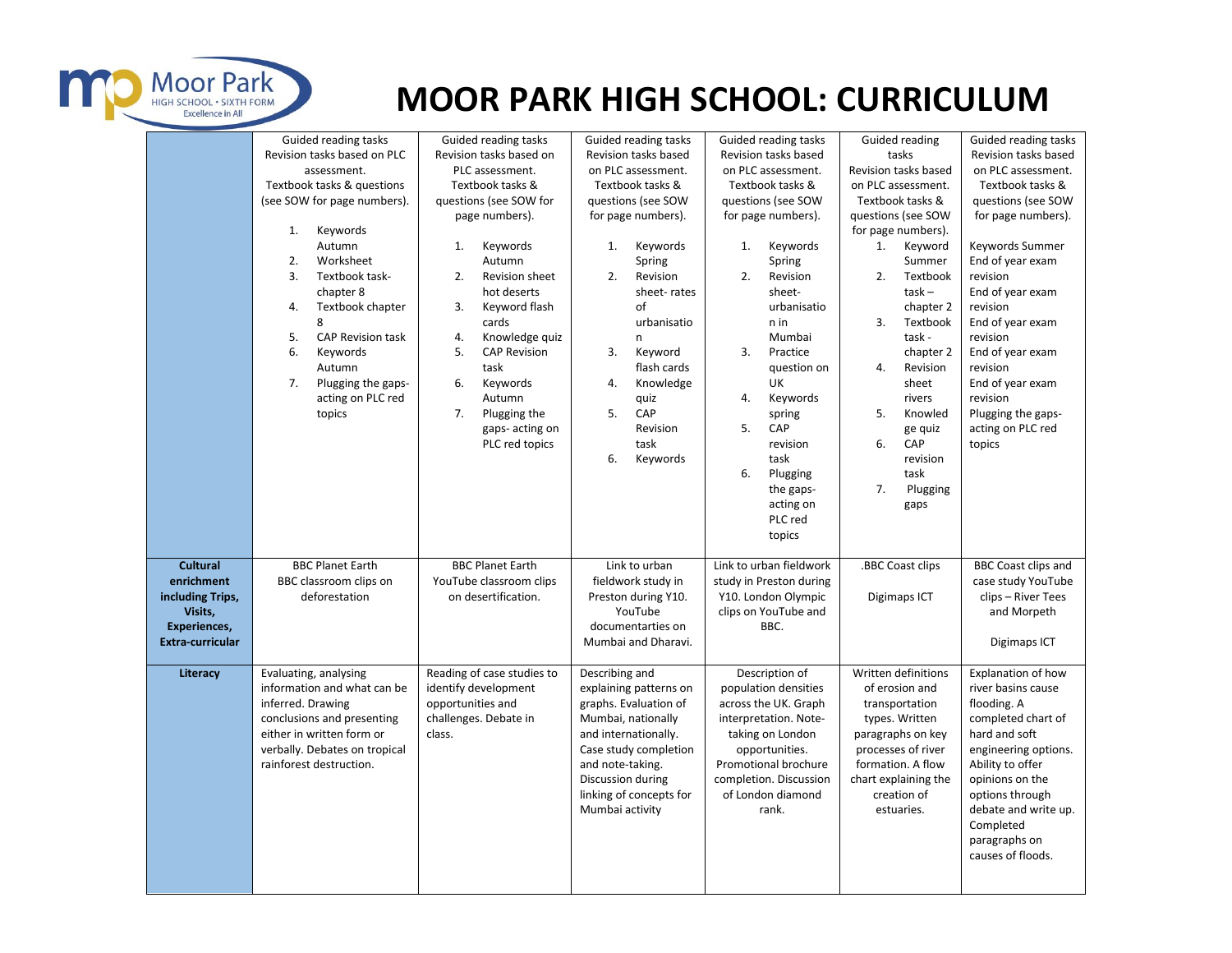

| <b>Numeracy</b> | Climate graph analysis.<br>Using graphs to describe<br>rates of deforestation. | Climate graph analysis.<br>Calculating min, max and<br>average<br>rainfall/temperature. | Drawing and<br>describing divided line<br>graphs. Calculating<br>natural increase.<br>Calculating cost of<br>slum development<br>schemes. | Interpreting and<br>drawing choropleth<br>maps. Interpreting<br>composite graphs.<br>Reading bar and line<br>graphs. Venn<br>diagrams. | Flood Hydrograph<br>analysis. Map skills<br>focus (grid<br>references, contour<br>lines, cross<br>sections). | Flood Hydrograph<br>analysis<br>Cost analysis of flood<br>defenses/impacts.                                                                |
|-----------------|--------------------------------------------------------------------------------|-----------------------------------------------------------------------------------------|-------------------------------------------------------------------------------------------------------------------------------------------|----------------------------------------------------------------------------------------------------------------------------------------|--------------------------------------------------------------------------------------------------------------|--------------------------------------------------------------------------------------------------------------------------------------------|
| <b>CIAG</b>     |                                                                                |                                                                                         | Employment<br>opportunities within<br>urban planning.<br>Develop<br>communication skills<br>during presentation.                          |                                                                                                                                        |                                                                                                              | National Careers<br>week activity: Where<br>can Geography take<br>you?                                                                     |
|                 |                                                                                |                                                                                         |                                                                                                                                           |                                                                                                                                        |                                                                                                              | Employment<br>opportunities<br>identified through<br>river management<br>schemes/organisatio<br>ns such as the<br>Environmental<br>Agency. |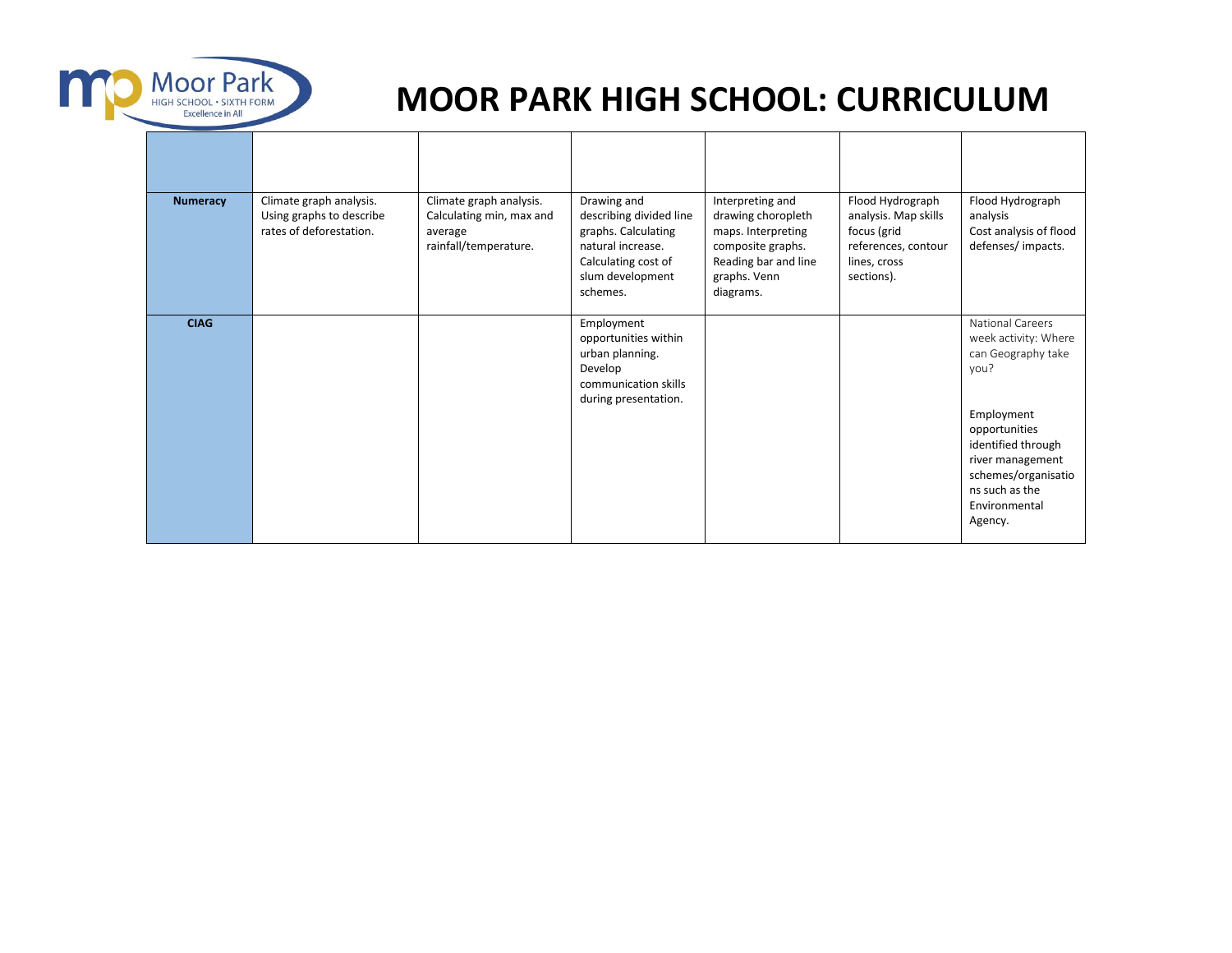

#### **Key Stage 4 Long Term Planning Year 10 2021-22 SYLLABUS & INTENT:** AQA Geography

The Geography curriculum in Y10 aims to allow students to think critically about concepts such as development. Students will learn the range of factors that influence development and consider how the various ways of measuring development can influence how developed we perceive a country to be. Students will explore case studies in the United Kingdom (UK), higher income countries (HICs), newly emerging economies (NEEs) and lower income countries (LICs). Students will learn about current issues such as sustainable energy use which will link to their previous learning around climate change and sustainability in year 8 and 9. Students will be able to apply their understanding about physical processes from river environments in year 9 to coastal environments and describe the impact of climate change along our coastlines before exploring how these areas can be managed. Finally, students will undertake their first of two fieldwork enquiries by conducting a river study.

#### Curriculum Area: Geography

| Year 10         | Autumn 1                      | <b>Autumn 2</b>              | <b>Spring 1</b>                   | <b>Spring 2</b>                   | Summer 1                      | <b>Summer 2</b>                  |
|-----------------|-------------------------------|------------------------------|-----------------------------------|-----------------------------------|-------------------------------|----------------------------------|
| <b>Syllabus</b> | Covid-Catch-up:               | The Changing Economic        | <b>The Changing Economic</b>      | <b>Physical Landscapes of the</b> | Due to the impact of Covid-   | <b>Geographical Applications</b> |
|                 |                               | World                        | world                             | <b>UK: Coastal landscapes</b>     | 19 current Y10 students will  | Section B: Fieldwork (1)         |
|                 | <b>Rivers</b>                 | Key Ideas:                   | Key Ideas:                        | Key ideas:                        | have missed large sections    | This half term focuses on        |
|                 |                               |                              |                                   |                                   | of the resource               | getting students prepared for    |
|                 | To understand that the UK's   | There are global variations  |                                   | Different management              | management topic. This will   | the first of their two fieldwork |
|                 | relief covers a range of      | in economic development      | Some LICs and NEEs are            | strategies can be used to         | need to be finished at the    | experiences. This involves a     |
|                 | diverse landscapes.           | and quality of life.         | experiencing rapid                | protect coastlines from the       | beginning of Y11.             | river study which is the         |
|                 | The shape of river valleys    |                              | economic development              | effects of physical               |                               | physical element to their        |
|                 | changes as rivers flow        | Various strategies exist for | which leads to significant        | processes.                        | The Challenge of Resource     | fieldwork unit.                  |
|                 | downstream. Distinctive       | reducing the global          | social, environmental and         | An example of coastal             | Management                    | Provisional fieldwork            |
|                 | fluvial landforms result from | development gap.             | cultural change.                  | management in the UK.             | Key Ideas:                    | preparation will be completed    |
|                 | different physical processes. |                              | Major changes in the              | Knowledge as to why the           | Food, water and energy are    | and then a fieldtrip will be     |
|                 | To understand the             | Some LICs and NEEs are       | economy of the UK have            | Holderness coastline is being     | fundamental to human          | carried out. Following this      |
|                 | characteristics and formation | experiencing rapid           | affected, and will continue       | managed, how it is being          | development.                  | there will be a sequence of      |
|                 | of river landforms resulting  | economic development         | to affect, employment             | managed and an evaluation         |                               | follow-up lessons where          |
|                 | from erosion and deposition.  | which leads to significant   | patterns and regional             | of the success of the             |                               | students will present their      |
|                 |                               | social, environmental and    | growth.                           | management.                       | The Challenge of Resource     | data, draw conclusion and        |
|                 |                               | cultural change. (Nigeria    |                                   |                                   | <b>Management continued</b>   | evaluate their methods.          |
|                 | To study an example of a      | case study)                  | <b>Physical Landscapes of the</b> |                                   | Key Ideas:                    |                                  |
|                 | river valley in the UK to     |                              | <b>UK: Coastal landscapes</b>     |                                   | The changing demand and       |                                  |
|                 | identify its major landforms  |                              | Key Ideas:                        |                                   | provision of resources in the |                                  |
|                 | of erosion and deposition.    |                              | The UK has a range of             |                                   | UK create opportunities and   |                                  |
|                 | Know how physical and         |                              | diverse landscape.                |                                   | challenges                    |                                  |
|                 | human factors increase the    |                              | Formation and                     |                                   |                               |                                  |
|                 | flood risk – precipitation,   |                              | characteristics of waves.         |                                   |                               |                                  |
|                 | geology, relief and land use. |                              | The coast is shaped by            |                                   | The Challenge of Resource     |                                  |
|                 | The different management      |                              | several physical processes.       |                                   | Management (energy)           |                                  |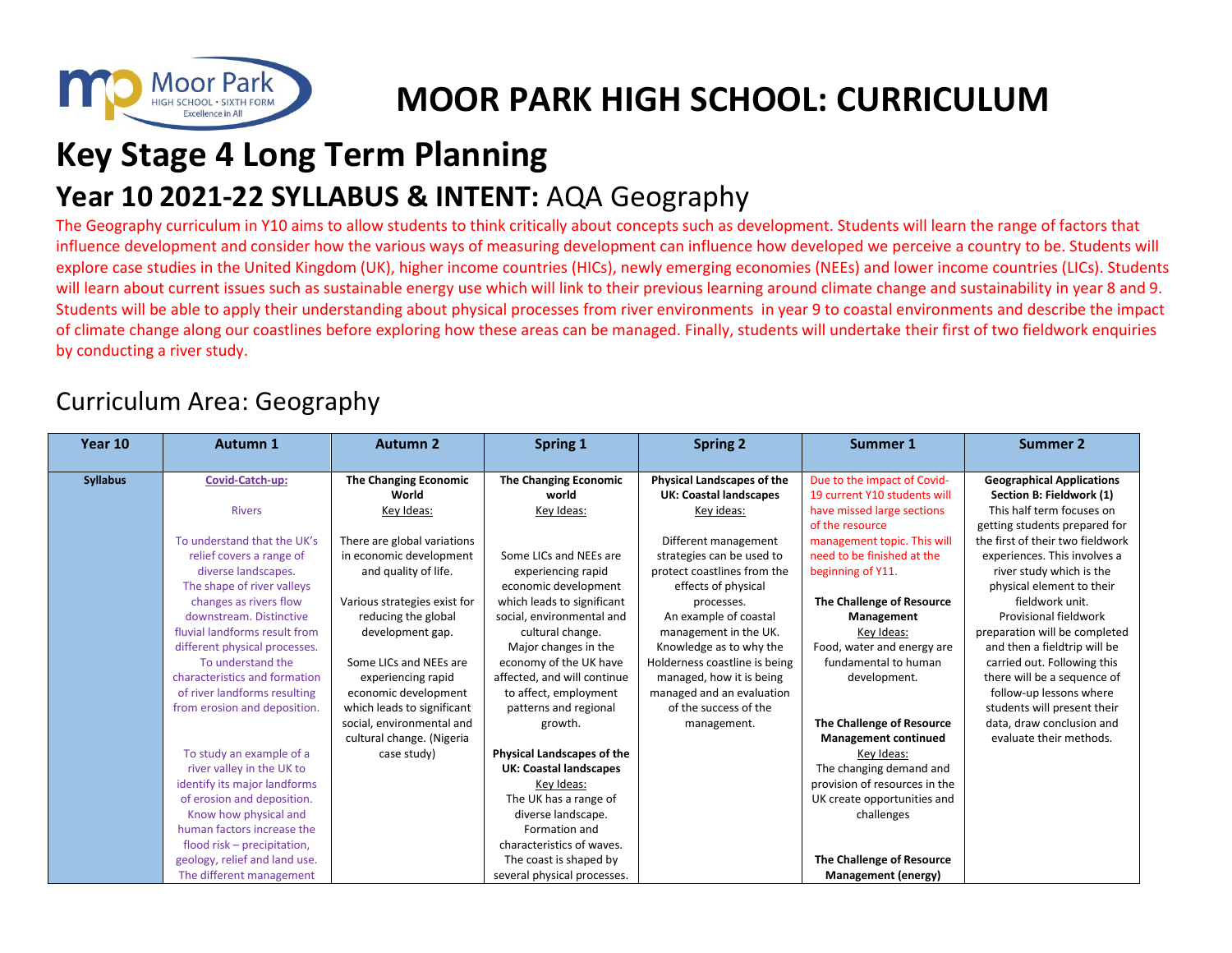

| Knowledge | strategies used to protect<br>river landscapes from the<br>effects of flooding<br>To understand that the UK's                                                                                                                                                                                                                                                                                                                                                                                                                                                                                                                                                                          | Different ways of                                                                                                                                                                                                                                                                                                                                                                                                                                                                                                                                                                                                                                                                                                                                                                                                                                                                         | Distinctive coastal<br>landforms are the result of<br>rock type, structure and<br>physical processes.<br>An example of how                                                                                                                                                                                                                                                                                                                                                                                                                                                                                                                                                                                                                                                                                                             | An example of a coastline in                                                                                                                                                                                                                                                                                                                                                                                                                                                   | Key Ideas:<br>Demand for energy<br>resources is rising globally<br>but supply can be insecure,<br>which may lead to conflict.<br>Different strategies can be<br>used to increase energy<br>supply.<br>The opportunities and                                                                                                                                                                                                                                                                                                                                                                                                                             | <b>Strand 1: Geographical</b>                                                                                                                                                                                                                                                                                                                                                                                                                                                                                                                                                                                                                                                                                                                                                                                                                                                                                                                                                                         |
|-----------|----------------------------------------------------------------------------------------------------------------------------------------------------------------------------------------------------------------------------------------------------------------------------------------------------------------------------------------------------------------------------------------------------------------------------------------------------------------------------------------------------------------------------------------------------------------------------------------------------------------------------------------------------------------------------------------|-------------------------------------------------------------------------------------------------------------------------------------------------------------------------------------------------------------------------------------------------------------------------------------------------------------------------------------------------------------------------------------------------------------------------------------------------------------------------------------------------------------------------------------------------------------------------------------------------------------------------------------------------------------------------------------------------------------------------------------------------------------------------------------------------------------------------------------------------------------------------------------------|----------------------------------------------------------------------------------------------------------------------------------------------------------------------------------------------------------------------------------------------------------------------------------------------------------------------------------------------------------------------------------------------------------------------------------------------------------------------------------------------------------------------------------------------------------------------------------------------------------------------------------------------------------------------------------------------------------------------------------------------------------------------------------------------------------------------------------------|--------------------------------------------------------------------------------------------------------------------------------------------------------------------------------------------------------------------------------------------------------------------------------------------------------------------------------------------------------------------------------------------------------------------------------------------------------------------------------|---------------------------------------------------------------------------------------------------------------------------------------------------------------------------------------------------------------------------------------------------------------------------------------------------------------------------------------------------------------------------------------------------------------------------------------------------------------------------------------------------------------------------------------------------------------------------------------------------------------------------------------------------------|-------------------------------------------------------------------------------------------------------------------------------------------------------------------------------------------------------------------------------------------------------------------------------------------------------------------------------------------------------------------------------------------------------------------------------------------------------------------------------------------------------------------------------------------------------------------------------------------------------------------------------------------------------------------------------------------------------------------------------------------------------------------------------------------------------------------------------------------------------------------------------------------------------------------------------------------------------------------------------------------------------|
|           | relief covers a range of<br>diverse landscapes.<br>The shape of river valleys<br>changes as rivers flow<br>downstream. Distinctive<br>fluvial landforms result from<br>different physical processes.<br>To understand the<br>characteristics and formation<br>of river landforms resulting<br>from erosion and deposition<br>To study an example of a<br>river valley in the UK to<br>identify its major landforms<br>of erosion and deposition.<br>Know how physical and<br>human factors increase the<br>flood risk - precipitation,<br>geology, relief and land use.<br>The different management<br>strategies used to protect<br>river landscapes from the<br>effects of flooding. | classifying parts of the<br>world.<br>Ways of measuring<br>development and the<br>limitations of these.<br>The Demographic<br><b>Transition Model.</b><br>The causes of and<br>consequences of uneven<br>development.<br>The strategies to reduce<br>the development gap.<br>A case study of how the<br>growth of tourism in and<br>LIC/ NEE helps to reduce<br>the development gap.<br>An example of an LIC or<br>NEE:<br>The location and<br>importance of the country.<br>The wider social, cultural<br>and environmental<br>context.<br>The changing industrial<br>structure. The role of<br>TNC's in relation to<br>development.<br>The changing political and<br>trading relationships.<br>Types of international aid.<br>The environmental<br>impacts of economic<br>development and how this<br>affects the quality of life.<br>Economic futures in the<br>UK: Causes of economic | modern industrial<br>development can be more<br>environmentally<br>sustainable. Social and<br>economic changes in the<br>rural landscape in one area<br>of population growth and<br>one area of population<br>decline. Improvements<br>and new developments in<br>road and rail<br>infrastructure, port and<br>airport capacity. The<br>north-south divide. The<br>place of the UK in the<br>wider world<br>Knowledge of the different<br>wave types and different<br>coastal processes. E.g.<br>weathering, mass<br>movement, erosion,<br>transportation and<br>deposition.<br>The formation of coastal<br>landforms from erosion<br>e.g. headlands and bays,<br>cliffs and wave cut<br>platforms, caves, arches<br>and stacks. The formation<br>of coastal landforms from<br>deposition e.g. beaches,<br>sand dunes, spits and bars. | the UK to identify major<br>landforms.<br>The costs and benefits of<br>hard and soft engineering<br>and managed retreat.<br>An example of a coastal<br>management scheme in the<br>UK to know the reasons for<br>management, the strategy<br>and the resulting effects and<br>conflicts.<br>The significance of food,<br>water and energy to<br>economic and social well-<br>being.<br>An overview of global<br>inequalities in the supply<br>and consumption of<br>resources. | challenges faced by the UK<br>in the provision of food,<br>water and energy.<br>The global distribution of<br>energy consumption and<br>supply. The reasons for<br>increasing energy<br>consumption. Factors<br>affecting energy supply.<br>Impacts of energy insecurity.<br>Overview of strategies to<br>increase energy supply:<br>renewable<br>An example to show how<br>the extraction of a fossil fuel<br>has both advantages and<br>disadvantages.<br>Knowledge about moving<br>towards a sustainable<br>resource future.<br>An example of a local<br>renewable energy scheme in<br>an LIC or NEE to provide<br>sustainable supplies of<br>energy | enquiry question.<br>Factors that need to be<br>considered when selecting a<br>suitable question/hypothesis.<br>The theory/concept<br>underpinning the enquiry.<br>Appropriate sources of<br>primary and secondary<br>evidence, including locations<br>for fieldwork.<br>Risk assessing.<br>Strand 2: Data<br>Difference between secondary<br>and primary data.<br>Identification and selection of<br>appropriate physical and<br>human data.<br>Measuring and recording data<br>using different sampling<br>methods.<br>Description and justification of<br>data collection methods.<br><b>Strand 3: Presenting the data</b><br>Appreciation that there are<br>range of presentation methods<br>available<br>Selection and accurate use of<br>appropriate presentation<br>methods.<br>Description, explanation and<br>adaptation of presentation<br>methods.<br><b>Strand 4: Describing,</b><br>analysing and presenting data<br>Description, analysis and<br>explanation of the results of<br>data. |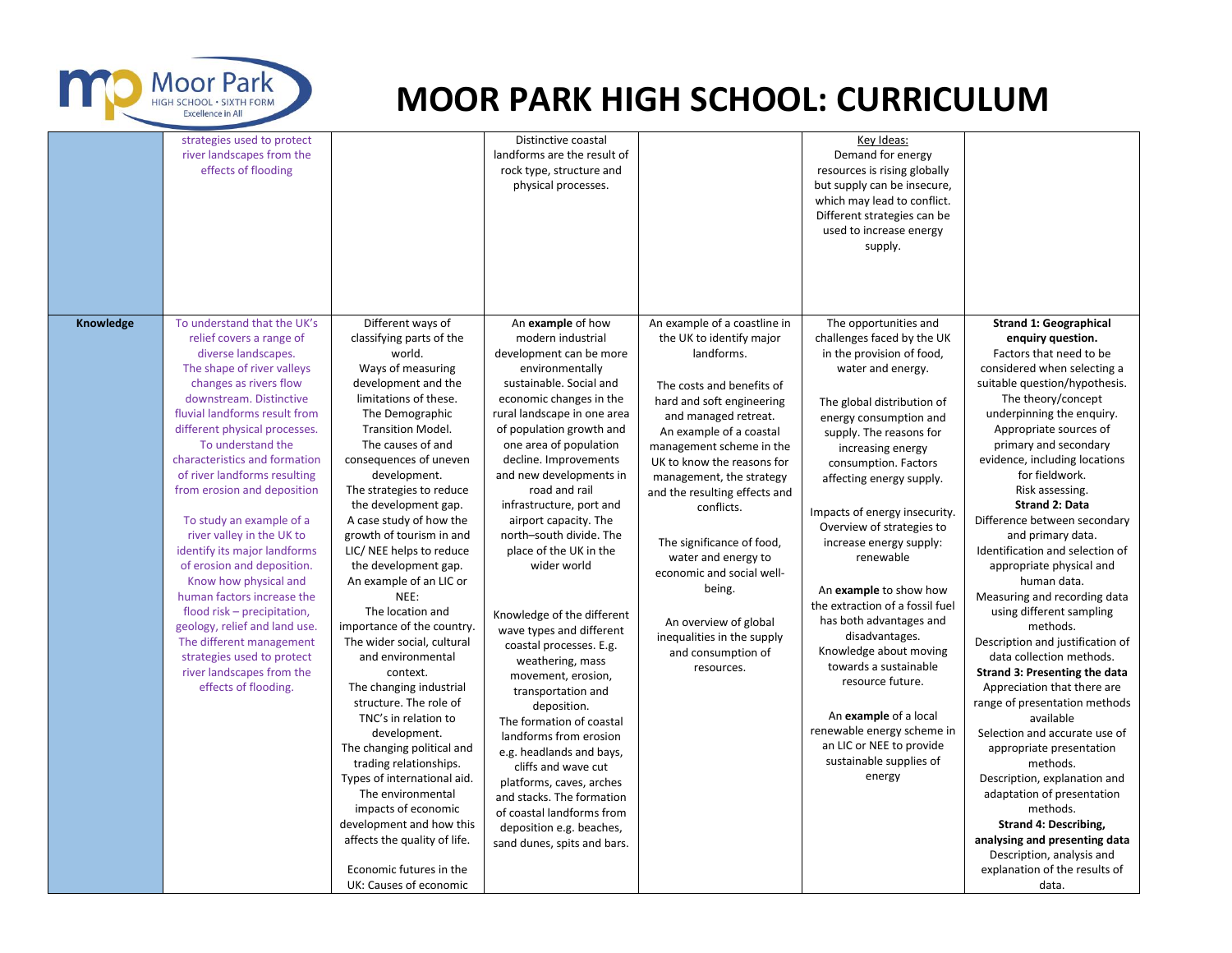

|                   |                                 | change, globalisation and<br>government policies. |                            |                            |                                                  | Establishing links between<br>results. |
|-------------------|---------------------------------|---------------------------------------------------|----------------------------|----------------------------|--------------------------------------------------|----------------------------------------|
|                   |                                 | Impacts of industry on the                        |                            |                            |                                                  | Using appropriate statistical          |
|                   |                                 | physical environment.                             |                            |                            |                                                  | techniques.                            |
|                   |                                 |                                                   |                            |                            |                                                  | Identification of anomalies.           |
|                   |                                 |                                                   |                            |                            |                                                  | <b>Strand 5: Drawing conclusion</b>    |
|                   |                                 |                                                   |                            |                            |                                                  | Drawing conclusions that               |
|                   |                                 |                                                   |                            |                            |                                                  | relate to the original aims of         |
|                   |                                 |                                                   |                            |                            |                                                  | the enguiry.                           |
|                   |                                 |                                                   |                            |                            |                                                  | <b>Strand 6: Evaluation</b>            |
|                   |                                 |                                                   |                            |                            |                                                  | Identifying problems with the          |
|                   |                                 |                                                   |                            |                            |                                                  | data, identifying limitations          |
|                   |                                 |                                                   |                            |                            |                                                  | and suggesting what other              |
|                   |                                 |                                                   |                            |                            |                                                  | data may be useful.                    |
|                   |                                 |                                                   |                            |                            |                                                  | Extent to which conclusion are         |
|                   |                                 |                                                   |                            |                            |                                                  | reliable.                              |
| <b>Skills</b>     | Using an Atlas.                 | Interpreting and                                  | Drawing cross sections.    | Drawing sketches from      | Describing patterns of                           | Cartographic, graphical,               |
|                   | Using development               | comparing data in tables.                         | Drawing labelled sketches  | photos                     | distribution in maps and                         | numerical and statistical skills.      |
|                   | indicators.                     | Interpreting pie chars.                           | and diagrams.              | Inferring information form | graphs.                                          | Enquiry skills. Analysis,              |
|                   | Interpreting choropleth         | Forming and sharing                               | Drawing sketches from      | photos.                    | Interpreting charts and                          | interpretation, concluding.            |
|                   | maps.                           | opinions about                                    | photos                     | Using OS and Atlas maps.   | graphs.                                          | Risk assessing.                        |
|                   | Population pyramids.            | development in an                                 | Inferring information form | Being able to complete     | Calculating food miles and                       | Working in the field with              |
|                   | Interpreting graphs to show     | LIC/NEE.                                          | photos.                    | written evaluations.       | carbon footprint.                                | others in groups.                      |
|                   | trade.                          | Using OS maps.                                    | Using OS and Atlas maps.   | Describing patterns of     | Using an Atlas to locate                         | Communication.                         |
|                   | Studying correlation between    | Evaluating the UK's                               | Being able to describe and | distribution in maps and   | places in the UK and identify                    | Producing field sketches.              |
|                   | data sets.                      | political and economic                            | explain the process that   | graphs.                    | areas of water surplus and                       |                                        |
|                   | Interpreting the DTM.           | links with the wider world.                       | create coastal landforms.  |                            | deficit.                                         |                                        |
|                   | Decision-making.<br>Evaluating. | Finding information from<br>photos.               |                            |                            | Interpreting choropleth<br>maps that show global |                                        |
|                   |                                 |                                                   |                            |                            | energy supply and                                |                                        |
|                   |                                 |                                                   |                            |                            | consumption.                                     |                                        |
|                   |                                 |                                                   |                            |                            | Interpreting stacked bar                         |                                        |
|                   |                                 |                                                   |                            |                            | charts.                                          |                                        |
|                   |                                 |                                                   |                            |                            | Maps that show global shale                      |                                        |
|                   |                                 |                                                   |                            |                            | gas deposits.                                    |                                        |
|                   |                                 |                                                   |                            |                            | Assessing the benefits of a                      |                                        |
|                   |                                 |                                                   |                            |                            | local sustainable energy                         |                                        |
|                   |                                 |                                                   |                            |                            | scheme.                                          |                                        |
| <b>Assessment</b> | Regular knowledge 'Geog         | Regular knowledge 'Geog                           | Regular knowledge 'Geog    | Regular knowledge 'Geog    | Regular knowledge 'Geog                          | Regular knowledge 'Geog Your           |
|                   | Your Memory' tests linked to    | Your Memory' tests linked                         | Your Memory' tests linked  | Your Memory' tests linked  | Your Memory' tests linked                        | Memory' tests linked to the            |
|                   | the PLC                         | to the PLC                                        | to the PLC                 | to the PLC                 | to the PLC                                       | <b>PLC</b>                             |
|                   |                                 |                                                   |                            |                            |                                                  |                                        |
|                   | GCSE past paper question on     | GCSE past paper question                          | GCSE past paper question   |                            | GCSE past paper questions                        | End of year assessment.                |
|                   | hard and soft engineering.      | based on the case study                           | based on landform          | GCSE past paper question   | on increasing sustainable                        |                                        |
|                   |                                 | (Nigeria)                                         | formation                  | based on case study        | energy supplies.                                 |                                        |
|                   | Mid-Unit Assessment             | Mid-Unit Assessment                               | Mid-Unit Assessment        | (Holderness coastline)     | Mid- Unit Assessment                             |                                        |
|                   | End of Unit Assessment.         |                                                   |                            | End of Unit Assessment     |                                                  |                                        |
|                   |                                 | GCSE past paper question                          |                            |                            |                                                  |                                        |
|                   |                                 | based on the case study                           |                            |                            |                                                  |                                        |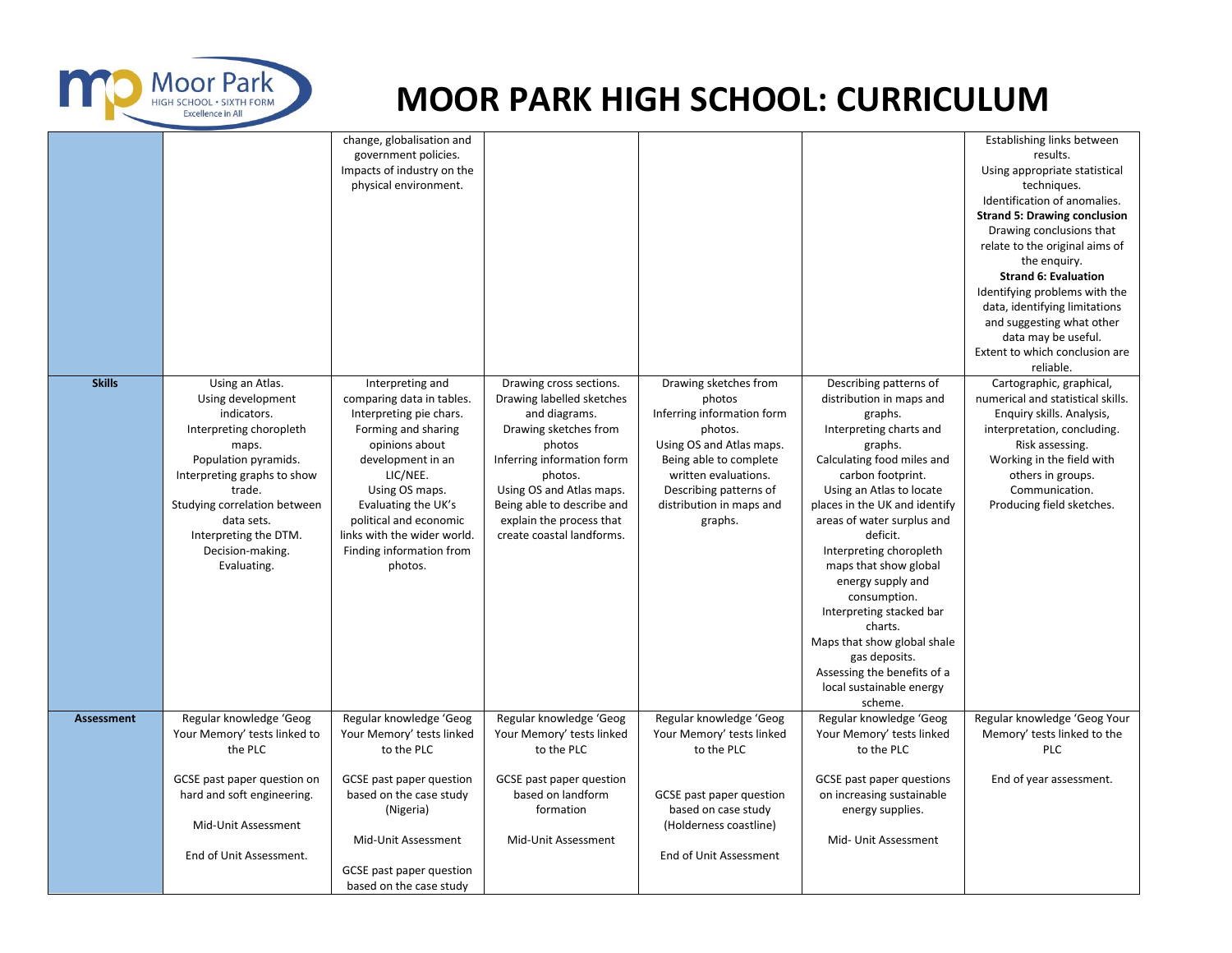

| <b>Homework</b> | 1. Keywords- Rivers<br>2. Textbook task- chapter 11<br>3. Practice exam question-                                                                                       | (UK)<br>End of Unit Assessment<br>based upon the changing<br>UK economy.<br>1. Keywords- Changing<br>economic world<br>2. GCSE pod assignment                                                                                                                                                                                                                                                | 1. Keywords- Changing<br>economic world                                                                                                                                                                                                                                                                                                                                                                                                                                                                                              | 1. Keywords-coasts<br>2. GCSE pod assignment                                                                                                                                                                                                                                                                                                                                                                                                                           | 1. Keywords-Resource<br>management                                                                                                                                                                                                                                                                                                                                                                                                                                                                                                                                                                                                                                                                                                                                   | 1. Keywords- Fieldwork<br>2. End of year exam revision<br>3. End of year exam revision                                                            |
|-----------------|-------------------------------------------------------------------------------------------------------------------------------------------------------------------------|----------------------------------------------------------------------------------------------------------------------------------------------------------------------------------------------------------------------------------------------------------------------------------------------------------------------------------------------------------------------------------------------|--------------------------------------------------------------------------------------------------------------------------------------------------------------------------------------------------------------------------------------------------------------------------------------------------------------------------------------------------------------------------------------------------------------------------------------------------------------------------------------------------------------------------------------|------------------------------------------------------------------------------------------------------------------------------------------------------------------------------------------------------------------------------------------------------------------------------------------------------------------------------------------------------------------------------------------------------------------------------------------------------------------------|----------------------------------------------------------------------------------------------------------------------------------------------------------------------------------------------------------------------------------------------------------------------------------------------------------------------------------------------------------------------------------------------------------------------------------------------------------------------------------------------------------------------------------------------------------------------------------------------------------------------------------------------------------------------------------------------------------------------------------------------------------------------|---------------------------------------------------------------------------------------------------------------------------------------------------|
|                 | river landforms<br>4. Practice question hard and<br>soft engineering<br>5. CAP revision task<br>6. Keywords Autumn<br>7. Plugging the gaps- acting<br>on PLC red topics | 3. Practice exam question<br>1(below)<br>4. Practice question<br>(below)<br>5. CAP revision task<br>6. Keywords changing<br>economic world<br>7. Plugging the gaps-<br>acting on PLC red topics<br>Past GCSE question:<br>Using Figure 6 suggest<br>how tourism can help<br>reduce the development<br>gap (2018).<br>Past GCSE question:<br>reducing the development<br>gap in 2018 paper 2. | 2. GCSE pod assignment<br>3. Practice exam question<br>1(below)<br>4. Practice question 2<br>(below)<br>5. CAP revision task<br>6. Keywords Changing<br>economic world<br>7. Plugging the gaps-<br>acting on PLC red topics<br>Past GCSE question.<br>Using a case study, explain<br>the link between TNCs and<br>industrial development in<br>a country (2018).<br>Past GCSE question:<br>Outline one way the<br>political or trading<br>relationship of a named<br>LIC/NEE country with the<br>wider world has changed.<br>(SAM 3) | 3. Practice exam question<br>1(below)<br>4. Practice question 2<br>(below)<br>5. CAP revision task<br>6. Keywords - coasts<br>7. Plugging the gaps- acting<br>on PLC red topics<br>Past GCSE questions<br>. Explain how different<br>coastal landforms are<br>created by erosion. Use<br>figure 14 and your own<br>understanding. (2019)<br>Past GCSE questions<br>Explain the benefits of using<br>hard engineering strategies<br>to protect the<br>coastline. (2020) | 2. GCSE pod assignment<br>3. Practice exam question<br>(below)<br>4. Practice question<br>2(below)<br>5. CAP revision task<br>6. Keywords Resource<br>management<br>7. Plugging the gaps- acting<br>on PLC red topics<br>Past GCSE questions<br>What is organic farming?<br>Explain why there is a<br>growing demand in the UK<br>for food from LICs.<br>State one environmental<br>effect of the increase shown<br>in figure 9.<br>Outline one advantage of<br>sourcing food locally in the<br>UK.<br>Decision making task to<br>prepare for paper 3:<br>Do you think that the<br>proposed coal mine<br>development at Druridge<br>Bay should go ahead? Use<br>evidence from the resource<br>booklet and your own<br>knowledge to explain your<br>decision. (SAM 2) | 4. End of year exam revision<br>5. End of year exam revision<br>6. End of year exam revision<br>7. Plugging the gaps- acting on<br>PLC red topics |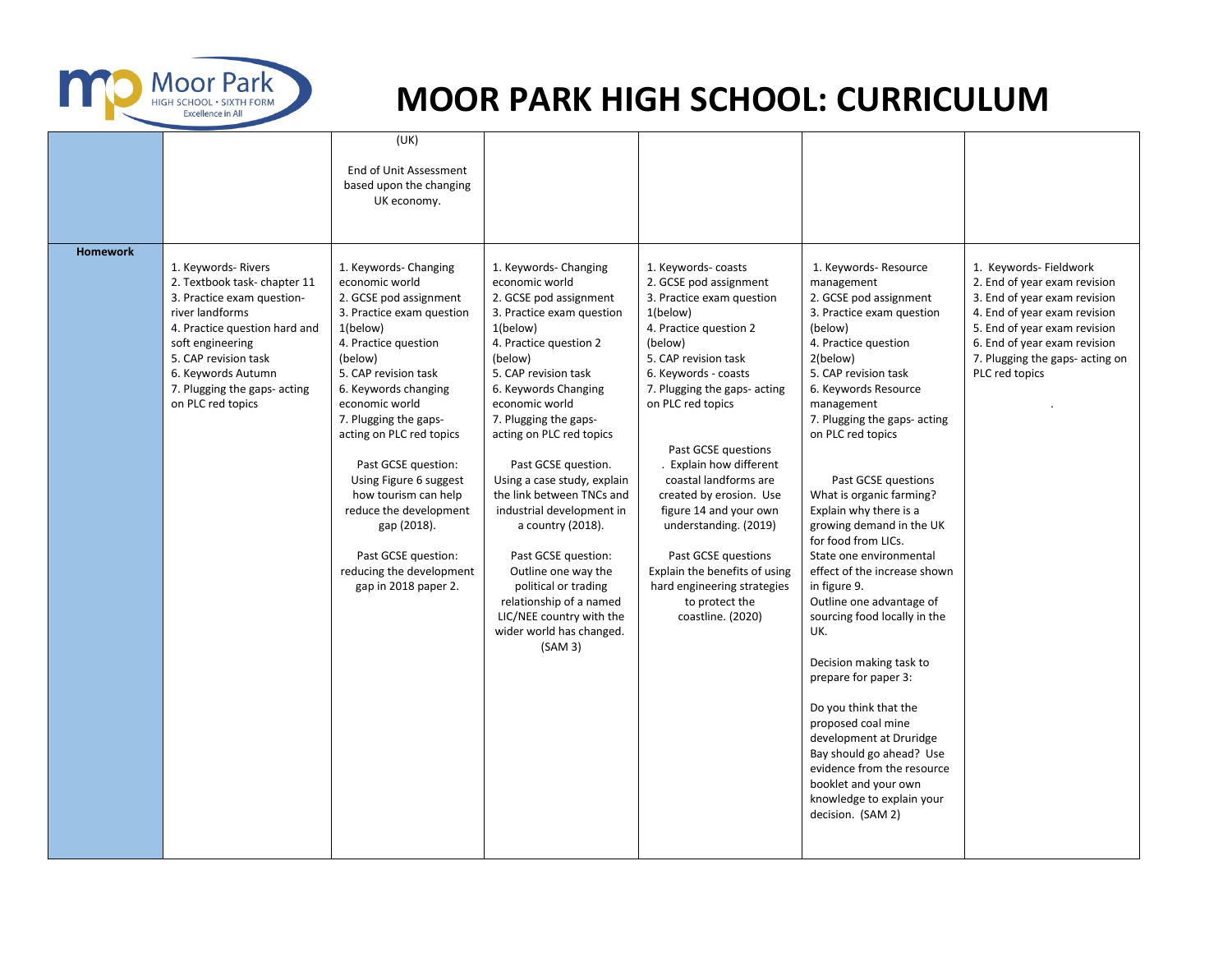

| <b>Cultural</b><br>enrichment<br>including Trips,<br>Visits,<br><b>Experiences, Extra-</b><br>curricular | The Almighty Dollar-A book<br>by Dharshini David.<br>Gapminder- A website to<br>study the relationship<br>between measures of<br>development.                                                                                                                    | Factfullness- A book by<br>Hans Rosling.<br>Keeping up to date with<br><b>BBC News</b>                                                                                                                                                                                                      | . Use of Digi maps ICT<br>Use of GIS                                                                                                                                                                                                   | Refer to articles produced<br>by Oxfam, Unicef and Water<br>Aid to research the global<br>distribution of resources.                                                                                                                                                                                                                                           | Gov.UK: Energy trend<br>bulletin containing statistics<br>about aspects of energy use<br>in the UK.<br>Wider reading from BBC<br>news about the use of<br>renewable resources in the<br>UK.                                                                                                                                                                                                                                                                       | Physical fieldwork study in the<br>Forest of Bowland.<br>Wider world articles based<br>upon skills required for the<br>geographical applications<br>section.                                  |
|----------------------------------------------------------------------------------------------------------|------------------------------------------------------------------------------------------------------------------------------------------------------------------------------------------------------------------------------------------------------------------|---------------------------------------------------------------------------------------------------------------------------------------------------------------------------------------------------------------------------------------------------------------------------------------------|----------------------------------------------------------------------------------------------------------------------------------------------------------------------------------------------------------------------------------------|----------------------------------------------------------------------------------------------------------------------------------------------------------------------------------------------------------------------------------------------------------------------------------------------------------------------------------------------------------------|-------------------------------------------------------------------------------------------------------------------------------------------------------------------------------------------------------------------------------------------------------------------------------------------------------------------------------------------------------------------------------------------------------------------------------------------------------------------|-----------------------------------------------------------------------------------------------------------------------------------------------------------------------------------------------|
| Reading,<br><b>Writing &amp; Talk</b>                                                                    | Evaluating, analysing<br>information and what can be<br>inferred from that.<br>Drawing conclusions and<br>presenting either in written<br>form or verbally.                                                                                                      | Evaluating the<br>development in Nigeria<br>and verbally explaining the<br>social, environmental and<br>cultural changes.<br>Writing about changes in<br>the UK economy and<br>deciding how this has<br>affected/ will continue to<br>affect employment<br>patterns and regional<br>growth. | Opportunities to practice<br>explaining coastal<br>processes to peers.<br>Written explanation about<br>the formation of coastal<br>landforms.<br>Debate about the cost and<br>benefits with regards to<br>the management of<br>coasts. | Written evaluation about<br>the most effective form of<br>coastal management linking<br>this to a case study.<br>Debate about the impacts of<br>importing food in the UK.<br>Written explanation about<br>how water transfer schemes<br>are a strategy to meet the<br>UK's water demand.<br>Decision-making regarding<br>the future of the UK's<br>energy mix. | Being able to respond<br>verbally to others' opinions<br>about inequality in<br>resources across the world.<br>Written evaluation about<br>the use of fracking in the UK.<br>Evaluating the impacts of<br>energy insecurity.<br>Discussion about the use of<br>fossil fuels versus<br>renewables.<br>Evaluating energy sources in<br>the UK.<br>Writing abut sustainable<br>energy use in the UK and<br>comparing this to methods<br>in other areas of the world. | Communicating with others in<br>their group on the fieldtrip.<br>Written work which includes<br>formulating question,<br>interpretation, summarizing,<br>concluding etc.                      |
| <b>Numeracy</b>                                                                                          | Completing parts of the<br><b>Demographic Transition</b><br>Model.<br>Interpreting the correlation<br>between measures of<br>development on scatter<br>graphs.<br>Using population pyramids to<br>explain the population<br>structure in different<br>countries. | Using choropleth maps to<br>understand the<br>distribution of<br>development.<br>Using development<br>indicators to evaluate<br>development in Nigeria.<br>Interpreting UK import<br>and export data.                                                                                       | Drawing cross sections.<br>Measuring coastline<br>distance on OS maps.<br>Four figure and six figure<br>grid references.                                                                                                               | Interpreting UK food import<br>data to produce a pie chart.<br>Looking at pie charts about<br>the UK's energy mix to<br>decide how it has changed<br>over time.                                                                                                                                                                                                | Using numerical data to<br>interpret food miles.<br>Calculating carbon<br>footprints, household water<br>usage etc.<br>Drawing pie charts.                                                                                                                                                                                                                                                                                                                        | Use of coordinates.<br>Using OS maps.<br>Constructing a range of<br>differing graphs, charts, tables<br>to present data.<br>Manipulating data.<br>Using qualitative and<br>quantitative data. |
| <b>CIAG</b>                                                                                              |                                                                                                                                                                                                                                                                  | Careers in humanitarian<br>work e.g. International aid<br>worker, working for NGOs<br>etc. students explore the<br>different types of<br>international aid work and<br>the different areas<br>involved from<br>administration/business to<br>relief work.                                   |                                                                                                                                                                                                                                        | National Careers week<br>activity: Where can<br>Geography take you?                                                                                                                                                                                                                                                                                            | Role of energy<br>advisors/managers and<br>environmental consultants.<br>Careers in developing<br>strategies to reduce energy<br>consumption and the<br>development of<br>sustainable/renewable<br>energy sources.<br>https://www.prospects.ac.uk/<br>job-profiles/energy-manager                                                                                                                                                                                 |                                                                                                                                                                                               |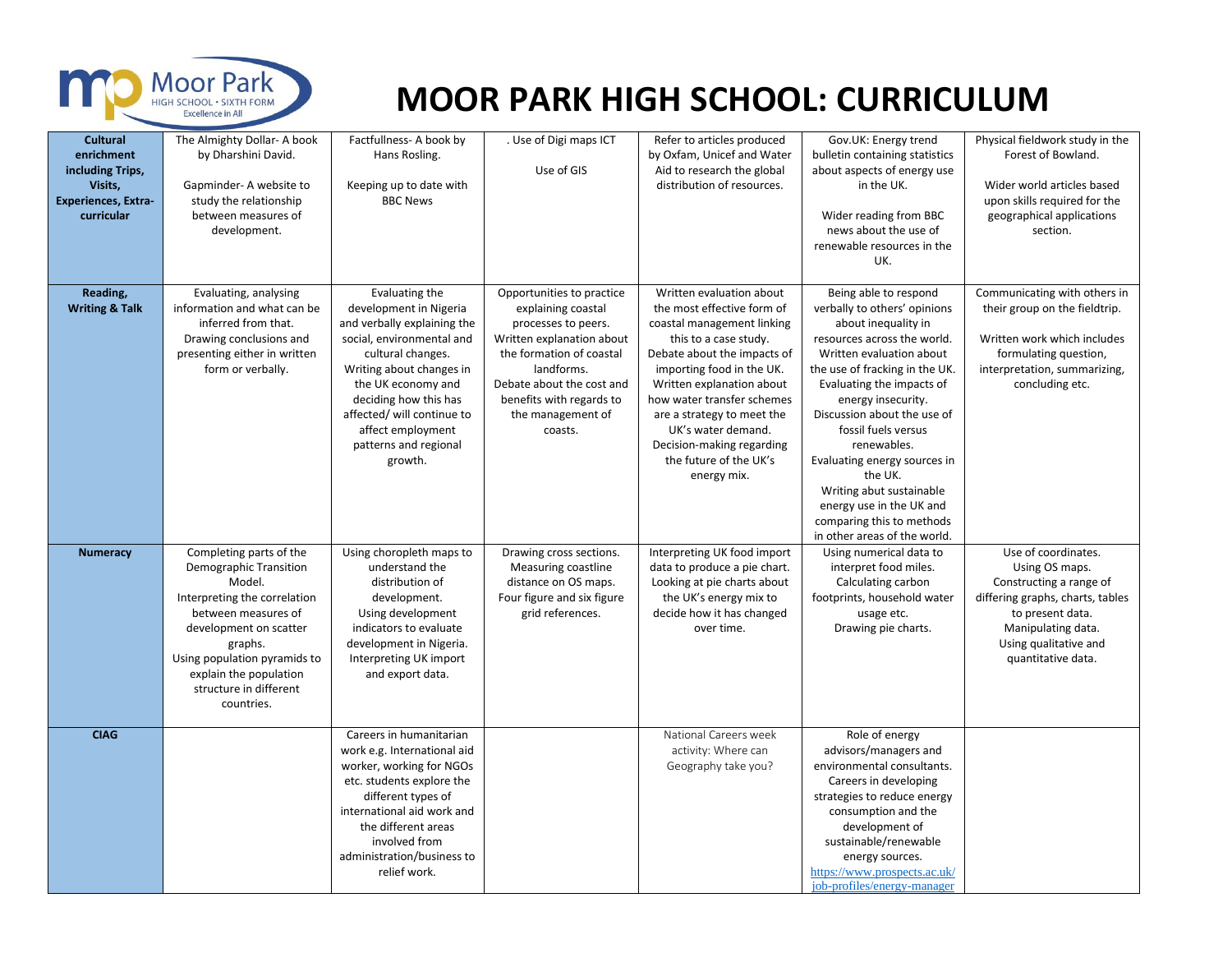

#### **Key Stage 4 Long Term Planning Year 11 2021-22 SYLLABUS:** AQA Geography

The Geography curriculum in Y11 aims to allow students to make connections to their previous learning throughout KS3 and KS4 through the topic of natural hazards. Students will draw upon their prior knowledge about development, colonialism and plate tectonics to help them understand why some earthquakes cause more devastation than others. Through looking at specific case studies we aim to give students a deeper understanding of the regions they are studying. This is also facilitated by the use of GIS when studying weather hazards, students investigate links between the physical and human geography of an area. Moreover, the curriculum in Y11 provides an opportunity for students to study their own geography looking at the UK's approach to managing climate change and also conducting their second fieldwork enquiry based around an urban study.

#### Curriculum Area: Geography

| Year 11         | <b>Autumn 1</b>                           | <b>Autumn 2</b>                      | Spring 1                            | <b>Spring 2</b>                    | Summer 1                             |
|-----------------|-------------------------------------------|--------------------------------------|-------------------------------------|------------------------------------|--------------------------------------|
| <b>Syllabus</b> | <b>The Challenge of Resource</b>          | The Challenge of Natural             | The Challenge of Natural            | <b>Geographical Applications</b>   | <b>Revision/Reflection Programme</b> |
|                 | <b>Management continued</b>               | <b>Environments: Weather hazards</b> | <b>Environments: Climate Change</b> | <b>Section A: Issue Evaluation</b> |                                      |
|                 | Key Ideas:                                | Key ideas                            | Key ideas                           | This unit is a synoptic unit which |                                      |
|                 | The changing demand and provision         | Global atmospheric circulation       | Climate change is the result of     | draw together knowledge,           |                                      |
|                 | of resources in the UK create             | helps to determine patterns of       | natural and human factors and       | understanding and skills from the  |                                      |
|                 | opportunities and challenges              | weather and climate.                 | has a range of effects.             | full course of study.              |                                      |
|                 |                                           | Tropical storms develop as a         | Managing climate change involves    | A resource booklet is released 12  |                                      |
|                 |                                           | result of particular physical        | both mitigation (reducing causes)   | weeks before the exam and          |                                      |
|                 | <b>The Challenge of Resource</b>          | conditions.                          | and adaptation (responding to       | students will work through this    |                                      |
|                 | <b>Management (energy)</b>                | Tropical storms have significant     | change).                            | booklet with their teacher.        |                                      |
|                 | Key Ideas:                                | effects on people and the            |                                     |                                    |                                      |
|                 | Demand for energy resources is rising     | environment.                         |                                     |                                    |                                      |
|                 | globally but supply can be insecure,      |                                      | <b>Impact of Covid-19:</b>          |                                    |                                      |
|                 | which may lead to conflict.               |                                      | Fieldwork visits do not need to be  |                                    |                                      |
|                 | Different strategies can be used to       | <b>The Challenge of Natural</b>      | completed. However. students        |                                    |                                      |
|                 | increase energy supply.                   | <b>Environments: Weather hazards</b> | will still need to be aware of the  |                                    |                                      |
|                 |                                           | Key ideas                            | fieldwork processes in order to     |                                    |                                      |
|                 |                                           | The UK is affected by a number of    | answer the unfamiliar fieldwork     |                                    |                                      |
|                 | <b>The Challenge of Natural</b>           | weather hazards.                     | questions as part of the exam       |                                    |                                      |
|                 | <b>Environments: Natural and tectonic</b> | Extreme weather events in the UK     | paper section B of paper 3.         |                                    |                                      |
|                 | hazards                                   | have impacts on human activity.      | Students should be aware of the     |                                    |                                      |
|                 | Key ideas                                 |                                      | fieldwork process that is detailed  |                                    |                                      |
|                 | Natural hazards pose a major risk to      |                                      | below.                              |                                    |                                      |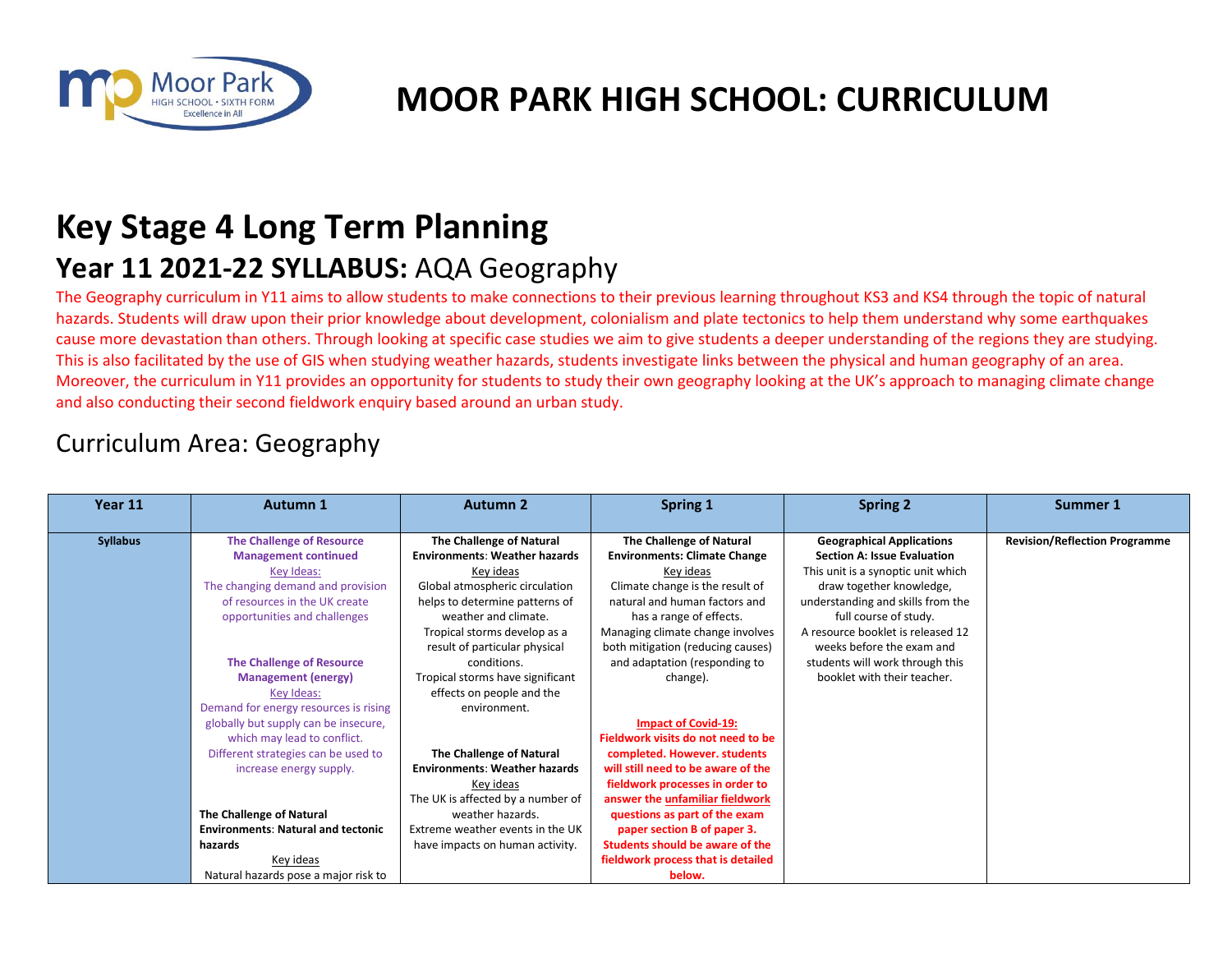

| <b>Geographical Applications</b><br>people and property                                                                                                        |                                       |
|----------------------------------------------------------------------------------------------------------------------------------------------------------------|---------------------------------------|
| Earthquakes and volcanic eruptions<br>Section B: Fieldwork (2)                                                                                                 |                                       |
| are the result of physical processes<br>This half term focuses on getting                                                                                      |                                       |
| The effects and responses to tectonic<br>students prepared for the second                                                                                      |                                       |
| hazards vary between areas of<br>of their two fieldwork                                                                                                        |                                       |
| experiences. Whereas the first<br>contrasting wealth                                                                                                           |                                       |
| Management can reduce the effects<br>was a river study and was the                                                                                             |                                       |
| of tectonic hazards<br>physical element, this one is an                                                                                                        |                                       |
| urban study and therefore the                                                                                                                                  |                                       |
| human element.                                                                                                                                                 |                                       |
|                                                                                                                                                                |                                       |
| Provisional fieldwork preparation                                                                                                                              |                                       |
| will be completed and then a                                                                                                                                   |                                       |
| fieldtrip will be carried out.                                                                                                                                 |                                       |
| Following this there will be a                                                                                                                                 |                                       |
| sequence of follow-up lessons                                                                                                                                  |                                       |
| where students will present their                                                                                                                              |                                       |
| data, draw conclusion and                                                                                                                                      |                                       |
| evaluate their methods.                                                                                                                                        |                                       |
| Knowledge<br><b>Strand 1: Geographical enquiry</b><br>Global atmospheric circulation<br>Evidence for climate change from<br>Demonstration of graphical skills. | Revisiting of key GCSE units in order |
| model.<br>question.<br>the beginning of the quaternary<br>Development of knowledge and                                                                         | to consider identified gaps and       |
| Factors that need to be considered<br>understanding of physical geography<br>Relationship between tropical<br>period to the present day.                       | other areas for development.          |
| when selecting a suitable<br>storms and general atmospheric<br>Possible causes of climate change.<br>and human geography themes to                             |                                       |
| question/hypothesis.<br>circulation.<br>Effects of climate change on<br>analyse geographical issues on a                                                       |                                       |
| The theory/concept underpinning the<br>Causes of tropical storms and<br>people and the environment.<br>range of scales.                                        |                                       |
| their formation and development.<br>Managing climate change -<br>enquiry.                                                                                      |                                       |
| Appropriate sources of primary and<br>Structure and features of a<br>mitigation and adaptation.                                                                |                                       |
| secondary evidence, including<br>tropical storm.                                                                                                               |                                       |
| locations for fieldwork.<br><b>Strand 1: Geographical enquiry</b><br>How climate change might affect                                                           |                                       |
| the distribution, frequency and<br>Risk assessing.<br>question.                                                                                                |                                       |
| <b>Strand 2: Data</b><br>intensity of tropical storms.<br>Factors that need to be                                                                              |                                       |
| Difference between secondary and<br>Primary and secondary effects of<br>considered when selecting a                                                            |                                       |
| suitable question/hypothesis.<br>primary data.<br>tropical storms.                                                                                             |                                       |
| Identification and selection of<br>A case study of a tropical storm to<br>The theory/concept underpinning                                                      |                                       |
| appropriate physical and human data.<br>show its effects and responses.<br>the enquiry.                                                                        |                                       |
| Measuring and recording data using<br>How monitoring, prediction,<br>Appropriate sources of primary                                                            |                                       |
| and secondary evidence, including<br>different sampling methods.<br>protection and planning can                                                                |                                       |
| Description and justification of data<br>reduce the effects of tropical<br>locations for fieldwork.                                                            |                                       |
| collection methods.<br>storms<br>Risk assessing.                                                                                                               |                                       |
| <b>Strand 3: Presenting the data</b><br><b>Strand 2: Data</b>                                                                                                  |                                       |
| Weather hazards experienced in<br>Difference between secondary<br>Appreciation that there are range of                                                         |                                       |
| presentation methods available<br>the UK.<br>and primary data.                                                                                                 |                                       |
| An example of a recent extreme<br>Selection and accurate use of<br>Identification and selection of                                                             |                                       |
| appropriate presentation methods.<br>weather event in the UK to<br>appropriate physical and human                                                              |                                       |
| Description, explanation and<br>illustrate causes, social, economic<br>data.                                                                                   |                                       |
| adaptation of presentation methods.<br>Measuring and recording data<br>and environmental impacts and                                                           |                                       |
| Strand 4: Describing, analysing and<br>how management strategies can<br>using different sampling methods.                                                      |                                       |
| Description and justification of<br>presenting data<br>reduce risk.                                                                                            |                                       |
| Description, analysis and explanation<br>Evidence that weather is<br>data collection methods.                                                                  |                                       |
| of the results of data.<br>becoming more extreme in the<br>Strand 3: Presenting the data                                                                       |                                       |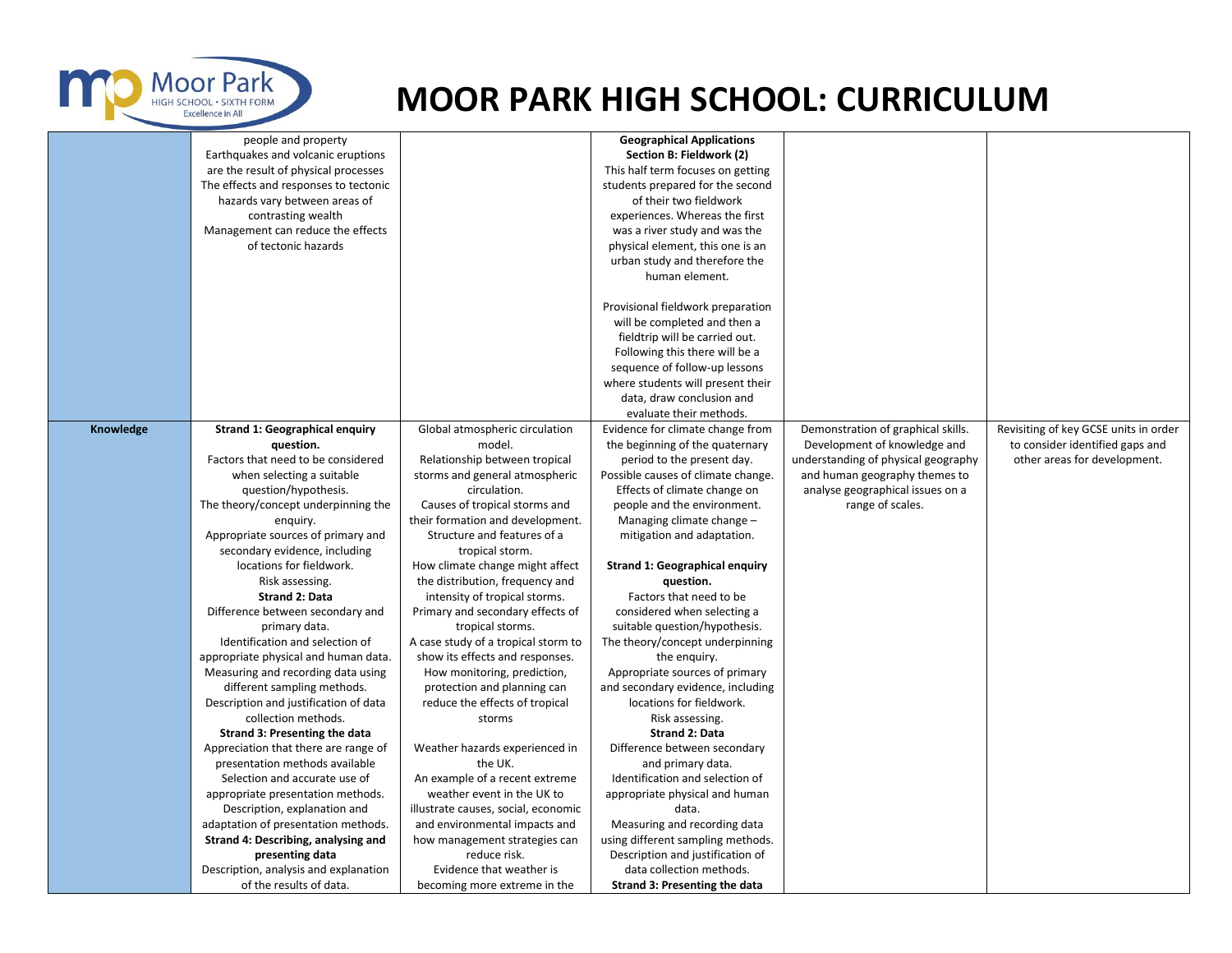| UK.<br>Establishing links between results.<br>Appreciation that there are range<br>of presentation methods available<br>Using appropriate statistical<br>Selection and accurate use of<br>techniques.<br>Identification of anomalies.<br>appropriate presentation<br><b>Strand 5: Drawing conclusion</b><br>methods.<br>Drawing conclusions that relate to<br>Description, explanation and<br>the original aims of the enquiry.<br>adaptation of presentation<br><b>Strand 6: Evaluation</b><br>methods.<br>Identifying problems with the data,<br><b>Strand 4: Describing, analysing</b><br>identifying limitations and suggesting<br>and presenting data<br>Description, analysis and<br>what other data may be useful.<br>Extent to which conclusion are<br>explanation of the results of data.<br>reliable.<br>Establishing links between results.<br>Using appropriate statistical<br>Plate tectonics theory. Global<br>techniques.<br>distribution of earthquakes and<br>Identification of anomalies.<br>volcanic eruptions and their<br><b>Strand 5: Drawing conclusion</b><br>relationship to plate margins.<br>Drawing conclusions that relate to<br>the original aims of the enquiry.<br>Physical processes taking place at<br>different types of plate margin<br><b>Strand 6: Evaluation</b><br>(constructive, destructive and<br>Identifying problems with the<br>conservative) that lead to<br>data, identifying limitations and<br>earthquakes and volcanic activity.<br>suggesting what other data may<br>Primary and secondary effects of a<br>be useful.<br>Extent to which conclusion are<br>tectonic hazard. Immediate and long-<br>term responses to a tectonic hazard.<br>reliable.<br>Use named examples to show how<br>the effects and responses to a<br>tectonic hazard vary between two<br>areas of contrasting levels of wealth.<br>Reasons why people continue to live<br>in areas at risk from a tectonic<br>hazard. How monitoring, prediction,<br>protection and planning can reduce<br>the risks from a tectonic hazard.<br><b>Skills</b><br>Interpreting weather data and<br>Cartographic, graphical, numerical<br>Critical thinking, problem solving.<br>Rotation of practice question types<br>Using an atlas.<br>linked to skills from throughout the<br>Interpreting a physical map.<br>climate graphs.<br>and statistical skills. Enquiry skills.<br>Applying knowledge across topics.<br>Synthesis of information.<br>Interpreting climate graphs and<br>Writing sequenced explanations<br>Analysis, interpretation,<br>whole specification.<br>about the formations of tropical<br>climate data.<br>concluding.<br>Evaluating.<br>Decision-making.<br>Risk assessing.<br>Interpretation.<br>storms.<br>Using GIS to study the movement<br>Working in the field with others in<br>Decision-making.<br>Evaluating.<br>Plotting co-ordinates<br>and destruction of Typhoon<br>groups. Communication.<br>Using GIS to interpret earthquake<br>Producing field sketches.<br>Haiyan<br>data and plate boundaries. |  |  |  |
|----------------------------------------------------------------------------------------------------------------------------------------------------------------------------------------------------------------------------------------------------------------------------------------------------------------------------------------------------------------------------------------------------------------------------------------------------------------------------------------------------------------------------------------------------------------------------------------------------------------------------------------------------------------------------------------------------------------------------------------------------------------------------------------------------------------------------------------------------------------------------------------------------------------------------------------------------------------------------------------------------------------------------------------------------------------------------------------------------------------------------------------------------------------------------------------------------------------------------------------------------------------------------------------------------------------------------------------------------------------------------------------------------------------------------------------------------------------------------------------------------------------------------------------------------------------------------------------------------------------------------------------------------------------------------------------------------------------------------------------------------------------------------------------------------------------------------------------------------------------------------------------------------------------------------------------------------------------------------------------------------------------------------------------------------------------------------------------------------------------------------------------------------------------------------------------------------------------------------------------------------------------------------------------------------------------------------------------------------------------------------------------------------------------------------------------------------------------------------------------------------------------------------------------------------------------------------------------------------------------------------------------------------------------------------------------------------------------------------------------------------------------------------------------------------------------------------------------------------------------------------------------------------------------------------------------------------------------------------------------------------------------------------------------------------|--|--|--|
|                                                                                                                                                                                                                                                                                                                                                                                                                                                                                                                                                                                                                                                                                                                                                                                                                                                                                                                                                                                                                                                                                                                                                                                                                                                                                                                                                                                                                                                                                                                                                                                                                                                                                                                                                                                                                                                                                                                                                                                                                                                                                                                                                                                                                                                                                                                                                                                                                                                                                                                                                                                                                                                                                                                                                                                                                                                                                                                                                                                                                                                    |  |  |  |
|                                                                                                                                                                                                                                                                                                                                                                                                                                                                                                                                                                                                                                                                                                                                                                                                                                                                                                                                                                                                                                                                                                                                                                                                                                                                                                                                                                                                                                                                                                                                                                                                                                                                                                                                                                                                                                                                                                                                                                                                                                                                                                                                                                                                                                                                                                                                                                                                                                                                                                                                                                                                                                                                                                                                                                                                                                                                                                                                                                                                                                                    |  |  |  |
|                                                                                                                                                                                                                                                                                                                                                                                                                                                                                                                                                                                                                                                                                                                                                                                                                                                                                                                                                                                                                                                                                                                                                                                                                                                                                                                                                                                                                                                                                                                                                                                                                                                                                                                                                                                                                                                                                                                                                                                                                                                                                                                                                                                                                                                                                                                                                                                                                                                                                                                                                                                                                                                                                                                                                                                                                                                                                                                                                                                                                                                    |  |  |  |
|                                                                                                                                                                                                                                                                                                                                                                                                                                                                                                                                                                                                                                                                                                                                                                                                                                                                                                                                                                                                                                                                                                                                                                                                                                                                                                                                                                                                                                                                                                                                                                                                                                                                                                                                                                                                                                                                                                                                                                                                                                                                                                                                                                                                                                                                                                                                                                                                                                                                                                                                                                                                                                                                                                                                                                                                                                                                                                                                                                                                                                                    |  |  |  |
|                                                                                                                                                                                                                                                                                                                                                                                                                                                                                                                                                                                                                                                                                                                                                                                                                                                                                                                                                                                                                                                                                                                                                                                                                                                                                                                                                                                                                                                                                                                                                                                                                                                                                                                                                                                                                                                                                                                                                                                                                                                                                                                                                                                                                                                                                                                                                                                                                                                                                                                                                                                                                                                                                                                                                                                                                                                                                                                                                                                                                                                    |  |  |  |
|                                                                                                                                                                                                                                                                                                                                                                                                                                                                                                                                                                                                                                                                                                                                                                                                                                                                                                                                                                                                                                                                                                                                                                                                                                                                                                                                                                                                                                                                                                                                                                                                                                                                                                                                                                                                                                                                                                                                                                                                                                                                                                                                                                                                                                                                                                                                                                                                                                                                                                                                                                                                                                                                                                                                                                                                                                                                                                                                                                                                                                                    |  |  |  |
|                                                                                                                                                                                                                                                                                                                                                                                                                                                                                                                                                                                                                                                                                                                                                                                                                                                                                                                                                                                                                                                                                                                                                                                                                                                                                                                                                                                                                                                                                                                                                                                                                                                                                                                                                                                                                                                                                                                                                                                                                                                                                                                                                                                                                                                                                                                                                                                                                                                                                                                                                                                                                                                                                                                                                                                                                                                                                                                                                                                                                                                    |  |  |  |
|                                                                                                                                                                                                                                                                                                                                                                                                                                                                                                                                                                                                                                                                                                                                                                                                                                                                                                                                                                                                                                                                                                                                                                                                                                                                                                                                                                                                                                                                                                                                                                                                                                                                                                                                                                                                                                                                                                                                                                                                                                                                                                                                                                                                                                                                                                                                                                                                                                                                                                                                                                                                                                                                                                                                                                                                                                                                                                                                                                                                                                                    |  |  |  |
|                                                                                                                                                                                                                                                                                                                                                                                                                                                                                                                                                                                                                                                                                                                                                                                                                                                                                                                                                                                                                                                                                                                                                                                                                                                                                                                                                                                                                                                                                                                                                                                                                                                                                                                                                                                                                                                                                                                                                                                                                                                                                                                                                                                                                                                                                                                                                                                                                                                                                                                                                                                                                                                                                                                                                                                                                                                                                                                                                                                                                                                    |  |  |  |
|                                                                                                                                                                                                                                                                                                                                                                                                                                                                                                                                                                                                                                                                                                                                                                                                                                                                                                                                                                                                                                                                                                                                                                                                                                                                                                                                                                                                                                                                                                                                                                                                                                                                                                                                                                                                                                                                                                                                                                                                                                                                                                                                                                                                                                                                                                                                                                                                                                                                                                                                                                                                                                                                                                                                                                                                                                                                                                                                                                                                                                                    |  |  |  |
|                                                                                                                                                                                                                                                                                                                                                                                                                                                                                                                                                                                                                                                                                                                                                                                                                                                                                                                                                                                                                                                                                                                                                                                                                                                                                                                                                                                                                                                                                                                                                                                                                                                                                                                                                                                                                                                                                                                                                                                                                                                                                                                                                                                                                                                                                                                                                                                                                                                                                                                                                                                                                                                                                                                                                                                                                                                                                                                                                                                                                                                    |  |  |  |
|                                                                                                                                                                                                                                                                                                                                                                                                                                                                                                                                                                                                                                                                                                                                                                                                                                                                                                                                                                                                                                                                                                                                                                                                                                                                                                                                                                                                                                                                                                                                                                                                                                                                                                                                                                                                                                                                                                                                                                                                                                                                                                                                                                                                                                                                                                                                                                                                                                                                                                                                                                                                                                                                                                                                                                                                                                                                                                                                                                                                                                                    |  |  |  |
|                                                                                                                                                                                                                                                                                                                                                                                                                                                                                                                                                                                                                                                                                                                                                                                                                                                                                                                                                                                                                                                                                                                                                                                                                                                                                                                                                                                                                                                                                                                                                                                                                                                                                                                                                                                                                                                                                                                                                                                                                                                                                                                                                                                                                                                                                                                                                                                                                                                                                                                                                                                                                                                                                                                                                                                                                                                                                                                                                                                                                                                    |  |  |  |
|                                                                                                                                                                                                                                                                                                                                                                                                                                                                                                                                                                                                                                                                                                                                                                                                                                                                                                                                                                                                                                                                                                                                                                                                                                                                                                                                                                                                                                                                                                                                                                                                                                                                                                                                                                                                                                                                                                                                                                                                                                                                                                                                                                                                                                                                                                                                                                                                                                                                                                                                                                                                                                                                                                                                                                                                                                                                                                                                                                                                                                                    |  |  |  |
|                                                                                                                                                                                                                                                                                                                                                                                                                                                                                                                                                                                                                                                                                                                                                                                                                                                                                                                                                                                                                                                                                                                                                                                                                                                                                                                                                                                                                                                                                                                                                                                                                                                                                                                                                                                                                                                                                                                                                                                                                                                                                                                                                                                                                                                                                                                                                                                                                                                                                                                                                                                                                                                                                                                                                                                                                                                                                                                                                                                                                                                    |  |  |  |
|                                                                                                                                                                                                                                                                                                                                                                                                                                                                                                                                                                                                                                                                                                                                                                                                                                                                                                                                                                                                                                                                                                                                                                                                                                                                                                                                                                                                                                                                                                                                                                                                                                                                                                                                                                                                                                                                                                                                                                                                                                                                                                                                                                                                                                                                                                                                                                                                                                                                                                                                                                                                                                                                                                                                                                                                                                                                                                                                                                                                                                                    |  |  |  |
|                                                                                                                                                                                                                                                                                                                                                                                                                                                                                                                                                                                                                                                                                                                                                                                                                                                                                                                                                                                                                                                                                                                                                                                                                                                                                                                                                                                                                                                                                                                                                                                                                                                                                                                                                                                                                                                                                                                                                                                                                                                                                                                                                                                                                                                                                                                                                                                                                                                                                                                                                                                                                                                                                                                                                                                                                                                                                                                                                                                                                                                    |  |  |  |
|                                                                                                                                                                                                                                                                                                                                                                                                                                                                                                                                                                                                                                                                                                                                                                                                                                                                                                                                                                                                                                                                                                                                                                                                                                                                                                                                                                                                                                                                                                                                                                                                                                                                                                                                                                                                                                                                                                                                                                                                                                                                                                                                                                                                                                                                                                                                                                                                                                                                                                                                                                                                                                                                                                                                                                                                                                                                                                                                                                                                                                                    |  |  |  |
|                                                                                                                                                                                                                                                                                                                                                                                                                                                                                                                                                                                                                                                                                                                                                                                                                                                                                                                                                                                                                                                                                                                                                                                                                                                                                                                                                                                                                                                                                                                                                                                                                                                                                                                                                                                                                                                                                                                                                                                                                                                                                                                                                                                                                                                                                                                                                                                                                                                                                                                                                                                                                                                                                                                                                                                                                                                                                                                                                                                                                                                    |  |  |  |
|                                                                                                                                                                                                                                                                                                                                                                                                                                                                                                                                                                                                                                                                                                                                                                                                                                                                                                                                                                                                                                                                                                                                                                                                                                                                                                                                                                                                                                                                                                                                                                                                                                                                                                                                                                                                                                                                                                                                                                                                                                                                                                                                                                                                                                                                                                                                                                                                                                                                                                                                                                                                                                                                                                                                                                                                                                                                                                                                                                                                                                                    |  |  |  |
|                                                                                                                                                                                                                                                                                                                                                                                                                                                                                                                                                                                                                                                                                                                                                                                                                                                                                                                                                                                                                                                                                                                                                                                                                                                                                                                                                                                                                                                                                                                                                                                                                                                                                                                                                                                                                                                                                                                                                                                                                                                                                                                                                                                                                                                                                                                                                                                                                                                                                                                                                                                                                                                                                                                                                                                                                                                                                                                                                                                                                                                    |  |  |  |
|                                                                                                                                                                                                                                                                                                                                                                                                                                                                                                                                                                                                                                                                                                                                                                                                                                                                                                                                                                                                                                                                                                                                                                                                                                                                                                                                                                                                                                                                                                                                                                                                                                                                                                                                                                                                                                                                                                                                                                                                                                                                                                                                                                                                                                                                                                                                                                                                                                                                                                                                                                                                                                                                                                                                                                                                                                                                                                                                                                                                                                                    |  |  |  |
|                                                                                                                                                                                                                                                                                                                                                                                                                                                                                                                                                                                                                                                                                                                                                                                                                                                                                                                                                                                                                                                                                                                                                                                                                                                                                                                                                                                                                                                                                                                                                                                                                                                                                                                                                                                                                                                                                                                                                                                                                                                                                                                                                                                                                                                                                                                                                                                                                                                                                                                                                                                                                                                                                                                                                                                                                                                                                                                                                                                                                                                    |  |  |  |
|                                                                                                                                                                                                                                                                                                                                                                                                                                                                                                                                                                                                                                                                                                                                                                                                                                                                                                                                                                                                                                                                                                                                                                                                                                                                                                                                                                                                                                                                                                                                                                                                                                                                                                                                                                                                                                                                                                                                                                                                                                                                                                                                                                                                                                                                                                                                                                                                                                                                                                                                                                                                                                                                                                                                                                                                                                                                                                                                                                                                                                                    |  |  |  |
|                                                                                                                                                                                                                                                                                                                                                                                                                                                                                                                                                                                                                                                                                                                                                                                                                                                                                                                                                                                                                                                                                                                                                                                                                                                                                                                                                                                                                                                                                                                                                                                                                                                                                                                                                                                                                                                                                                                                                                                                                                                                                                                                                                                                                                                                                                                                                                                                                                                                                                                                                                                                                                                                                                                                                                                                                                                                                                                                                                                                                                                    |  |  |  |
|                                                                                                                                                                                                                                                                                                                                                                                                                                                                                                                                                                                                                                                                                                                                                                                                                                                                                                                                                                                                                                                                                                                                                                                                                                                                                                                                                                                                                                                                                                                                                                                                                                                                                                                                                                                                                                                                                                                                                                                                                                                                                                                                                                                                                                                                                                                                                                                                                                                                                                                                                                                                                                                                                                                                                                                                                                                                                                                                                                                                                                                    |  |  |  |
|                                                                                                                                                                                                                                                                                                                                                                                                                                                                                                                                                                                                                                                                                                                                                                                                                                                                                                                                                                                                                                                                                                                                                                                                                                                                                                                                                                                                                                                                                                                                                                                                                                                                                                                                                                                                                                                                                                                                                                                                                                                                                                                                                                                                                                                                                                                                                                                                                                                                                                                                                                                                                                                                                                                                                                                                                                                                                                                                                                                                                                                    |  |  |  |
|                                                                                                                                                                                                                                                                                                                                                                                                                                                                                                                                                                                                                                                                                                                                                                                                                                                                                                                                                                                                                                                                                                                                                                                                                                                                                                                                                                                                                                                                                                                                                                                                                                                                                                                                                                                                                                                                                                                                                                                                                                                                                                                                                                                                                                                                                                                                                                                                                                                                                                                                                                                                                                                                                                                                                                                                                                                                                                                                                                                                                                                    |  |  |  |
|                                                                                                                                                                                                                                                                                                                                                                                                                                                                                                                                                                                                                                                                                                                                                                                                                                                                                                                                                                                                                                                                                                                                                                                                                                                                                                                                                                                                                                                                                                                                                                                                                                                                                                                                                                                                                                                                                                                                                                                                                                                                                                                                                                                                                                                                                                                                                                                                                                                                                                                                                                                                                                                                                                                                                                                                                                                                                                                                                                                                                                                    |  |  |  |
|                                                                                                                                                                                                                                                                                                                                                                                                                                                                                                                                                                                                                                                                                                                                                                                                                                                                                                                                                                                                                                                                                                                                                                                                                                                                                                                                                                                                                                                                                                                                                                                                                                                                                                                                                                                                                                                                                                                                                                                                                                                                                                                                                                                                                                                                                                                                                                                                                                                                                                                                                                                                                                                                                                                                                                                                                                                                                                                                                                                                                                                    |  |  |  |
|                                                                                                                                                                                                                                                                                                                                                                                                                                                                                                                                                                                                                                                                                                                                                                                                                                                                                                                                                                                                                                                                                                                                                                                                                                                                                                                                                                                                                                                                                                                                                                                                                                                                                                                                                                                                                                                                                                                                                                                                                                                                                                                                                                                                                                                                                                                                                                                                                                                                                                                                                                                                                                                                                                                                                                                                                                                                                                                                                                                                                                                    |  |  |  |
|                                                                                                                                                                                                                                                                                                                                                                                                                                                                                                                                                                                                                                                                                                                                                                                                                                                                                                                                                                                                                                                                                                                                                                                                                                                                                                                                                                                                                                                                                                                                                                                                                                                                                                                                                                                                                                                                                                                                                                                                                                                                                                                                                                                                                                                                                                                                                                                                                                                                                                                                                                                                                                                                                                                                                                                                                                                                                                                                                                                                                                                    |  |  |  |
|                                                                                                                                                                                                                                                                                                                                                                                                                                                                                                                                                                                                                                                                                                                                                                                                                                                                                                                                                                                                                                                                                                                                                                                                                                                                                                                                                                                                                                                                                                                                                                                                                                                                                                                                                                                                                                                                                                                                                                                                                                                                                                                                                                                                                                                                                                                                                                                                                                                                                                                                                                                                                                                                                                                                                                                                                                                                                                                                                                                                                                                    |  |  |  |
|                                                                                                                                                                                                                                                                                                                                                                                                                                                                                                                                                                                                                                                                                                                                                                                                                                                                                                                                                                                                                                                                                                                                                                                                                                                                                                                                                                                                                                                                                                                                                                                                                                                                                                                                                                                                                                                                                                                                                                                                                                                                                                                                                                                                                                                                                                                                                                                                                                                                                                                                                                                                                                                                                                                                                                                                                                                                                                                                                                                                                                                    |  |  |  |
|                                                                                                                                                                                                                                                                                                                                                                                                                                                                                                                                                                                                                                                                                                                                                                                                                                                                                                                                                                                                                                                                                                                                                                                                                                                                                                                                                                                                                                                                                                                                                                                                                                                                                                                                                                                                                                                                                                                                                                                                                                                                                                                                                                                                                                                                                                                                                                                                                                                                                                                                                                                                                                                                                                                                                                                                                                                                                                                                                                                                                                                    |  |  |  |
|                                                                                                                                                                                                                                                                                                                                                                                                                                                                                                                                                                                                                                                                                                                                                                                                                                                                                                                                                                                                                                                                                                                                                                                                                                                                                                                                                                                                                                                                                                                                                                                                                                                                                                                                                                                                                                                                                                                                                                                                                                                                                                                                                                                                                                                                                                                                                                                                                                                                                                                                                                                                                                                                                                                                                                                                                                                                                                                                                                                                                                                    |  |  |  |
|                                                                                                                                                                                                                                                                                                                                                                                                                                                                                                                                                                                                                                                                                                                                                                                                                                                                                                                                                                                                                                                                                                                                                                                                                                                                                                                                                                                                                                                                                                                                                                                                                                                                                                                                                                                                                                                                                                                                                                                                                                                                                                                                                                                                                                                                                                                                                                                                                                                                                                                                                                                                                                                                                                                                                                                                                                                                                                                                                                                                                                                    |  |  |  |
|                                                                                                                                                                                                                                                                                                                                                                                                                                                                                                                                                                                                                                                                                                                                                                                                                                                                                                                                                                                                                                                                                                                                                                                                                                                                                                                                                                                                                                                                                                                                                                                                                                                                                                                                                                                                                                                                                                                                                                                                                                                                                                                                                                                                                                                                                                                                                                                                                                                                                                                                                                                                                                                                                                                                                                                                                                                                                                                                                                                                                                                    |  |  |  |
|                                                                                                                                                                                                                                                                                                                                                                                                                                                                                                                                                                                                                                                                                                                                                                                                                                                                                                                                                                                                                                                                                                                                                                                                                                                                                                                                                                                                                                                                                                                                                                                                                                                                                                                                                                                                                                                                                                                                                                                                                                                                                                                                                                                                                                                                                                                                                                                                                                                                                                                                                                                                                                                                                                                                                                                                                                                                                                                                                                                                                                                    |  |  |  |
|                                                                                                                                                                                                                                                                                                                                                                                                                                                                                                                                                                                                                                                                                                                                                                                                                                                                                                                                                                                                                                                                                                                                                                                                                                                                                                                                                                                                                                                                                                                                                                                                                                                                                                                                                                                                                                                                                                                                                                                                                                                                                                                                                                                                                                                                                                                                                                                                                                                                                                                                                                                                                                                                                                                                                                                                                                                                                                                                                                                                                                                    |  |  |  |
|                                                                                                                                                                                                                                                                                                                                                                                                                                                                                                                                                                                                                                                                                                                                                                                                                                                                                                                                                                                                                                                                                                                                                                                                                                                                                                                                                                                                                                                                                                                                                                                                                                                                                                                                                                                                                                                                                                                                                                                                                                                                                                                                                                                                                                                                                                                                                                                                                                                                                                                                                                                                                                                                                                                                                                                                                                                                                                                                                                                                                                                    |  |  |  |
|                                                                                                                                                                                                                                                                                                                                                                                                                                                                                                                                                                                                                                                                                                                                                                                                                                                                                                                                                                                                                                                                                                                                                                                                                                                                                                                                                                                                                                                                                                                                                                                                                                                                                                                                                                                                                                                                                                                                                                                                                                                                                                                                                                                                                                                                                                                                                                                                                                                                                                                                                                                                                                                                                                                                                                                                                                                                                                                                                                                                                                                    |  |  |  |
|                                                                                                                                                                                                                                                                                                                                                                                                                                                                                                                                                                                                                                                                                                                                                                                                                                                                                                                                                                                                                                                                                                                                                                                                                                                                                                                                                                                                                                                                                                                                                                                                                                                                                                                                                                                                                                                                                                                                                                                                                                                                                                                                                                                                                                                                                                                                                                                                                                                                                                                                                                                                                                                                                                                                                                                                                                                                                                                                                                                                                                                    |  |  |  |
|                                                                                                                                                                                                                                                                                                                                                                                                                                                                                                                                                                                                                                                                                                                                                                                                                                                                                                                                                                                                                                                                                                                                                                                                                                                                                                                                                                                                                                                                                                                                                                                                                                                                                                                                                                                                                                                                                                                                                                                                                                                                                                                                                                                                                                                                                                                                                                                                                                                                                                                                                                                                                                                                                                                                                                                                                                                                                                                                                                                                                                                    |  |  |  |

Moor Park

m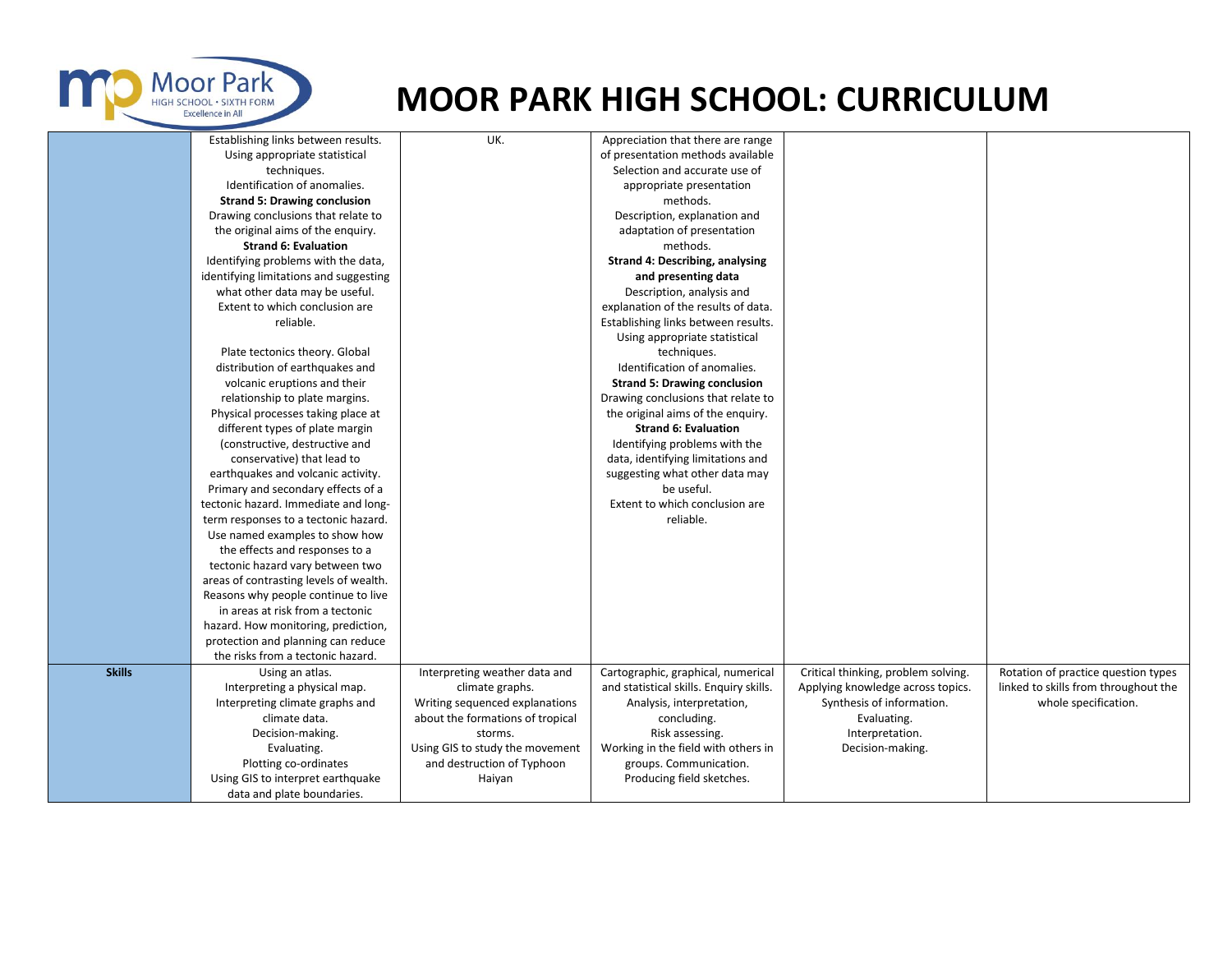

| <b>Assessment</b>                                                                                  | Regular knowledge 'Geog Your<br>Memory' tests linked to the PLC                                                                                       | Regular knowledge 'Geog Your<br>Memory' tests linked to the PLC                                                                                                                    | Regular knowledge 'Geog Your<br>Memory' tests linked to the PLC                                                                                                                         | Regular knowledge 'Geog Your<br>Memory' tests linked to the PLC                                                                                                                 | Regular knowledge 'Geog Your<br>Memory' tests linked to the PLC                                                                                                |
|----------------------------------------------------------------------------------------------------|-------------------------------------------------------------------------------------------------------------------------------------------------------|------------------------------------------------------------------------------------------------------------------------------------------------------------------------------------|-----------------------------------------------------------------------------------------------------------------------------------------------------------------------------------------|---------------------------------------------------------------------------------------------------------------------------------------------------------------------------------|----------------------------------------------------------------------------------------------------------------------------------------------------------------|
|                                                                                                    | Mid-Unit Assessment                                                                                                                                   | Mock exams (November)<br>GCSE past paper question based<br>on the case study (Somerset<br>levels)<br>GCSE past paper question based<br>on the case study (Typhoon<br>Haiyan)       | Mock exams (February).<br>End of Unit Assessment<br>Practical assessment of how the<br>fieldwork was carried out.<br>Paper 3 GCSE style questions<br>based upon both sets of fieldwork. | A range of Paper 3 GCSE style<br>questions based upon the issue<br>evaluation booklet.                                                                                          |                                                                                                                                                                |
| <b>Homework</b>                                                                                    | A range of knowledge check<br>questions (sometimes linked to GCSE<br>Pod)<br>Past GCSE questions.<br>Revision summary sheets- (The Living<br>world)   | A range of knowledge check<br>questions (sometimes linked to<br>GCSE pod)<br>Past GCSE questions:<br>Revision summary sheets (rivers<br>and urbanisation)                          | A range of knowledge check<br>questions (sometimes linked to<br>GCSE Pod)<br>Past GCSE questions.<br>Revision summary sheets<br>(changing economic world and<br>costs)                  | A range of knowledge check<br>questions (sometimes linked to<br>GCSE Pod)<br>Past GCSE questions<br>Revision summary sheets- (resource<br>management)                           | A range of knowledge check<br>questions (sometimes linked to<br>GCSE Pod)<br>Past GCSE questions<br>Revision summary sheets- (Natural<br>hazards)              |
| <b>Cultural enrichment</b><br>including Trips, Visits,<br><b>Experiences, Extra-</b><br>curricular | Climate Change: The Facts BBC<br>documentary                                                                                                          | Wider world article for further<br>reading about the Somerset<br>levels.<br>The truth about climate change:<br>The Open University<br>The Age of Stupid - Film by<br>Spanner Films | Urban fieldwork study in Preston.<br>Wider world articles based upon<br>skills required for the geographical<br>applications section.                                                   | Articles, research and reading based<br>upon the topic of the pre-release<br>booklet.<br>Could take the form of newspaper<br>articles, documentaries, internet<br>searches etc. | Wider world articles that link to<br>topics and students to be informed<br>of any useful news articles and/or<br>documentaries that will feed into<br>paper 3. |
| Literacy                                                                                           | Evaluating, analysing information and<br>what can be inferred from that.<br>Drawing conclusions and presenting<br>either in written form or verbally. | Decision-making regarding the<br>causes of climate change.<br>Being able to respond verbally to<br>others' opinions.<br>Writing persuasively.                                      | Communicating with others in<br>their group on the fieldtrip.<br>Written work which includes<br>formulating question,<br>interpretation, summarizing,<br>concluding etc.                | Extended piece of writing based<br>upon a decision-making question.                                                                                                             | Decision-making extended answers.                                                                                                                              |
| <b>Numeracy</b>                                                                                    | Using climate data from the atlas and<br>from climate graphs.<br>Manipulating data about frequency<br>and distribution of tropical storms.            | Using weather data and<br>interpreting climate data.<br>Completing graphs and charts.<br>Using and interpreting tropical<br>storm charts.<br>Evaluating climate change data.       | Use of coordinates.<br>Using OS maps.<br>Constructing a range of differing<br>graphs, charts, tables to present<br>data.<br>Manipulating data.                                          | Using maps, graphs and charts.<br>Working out mean, median, mode.<br>Interpreting a range of graphical and<br>statistical data.                                                 | Whole range of skills from across<br>the course – graphical, statistical,<br>cartographic.                                                                     |